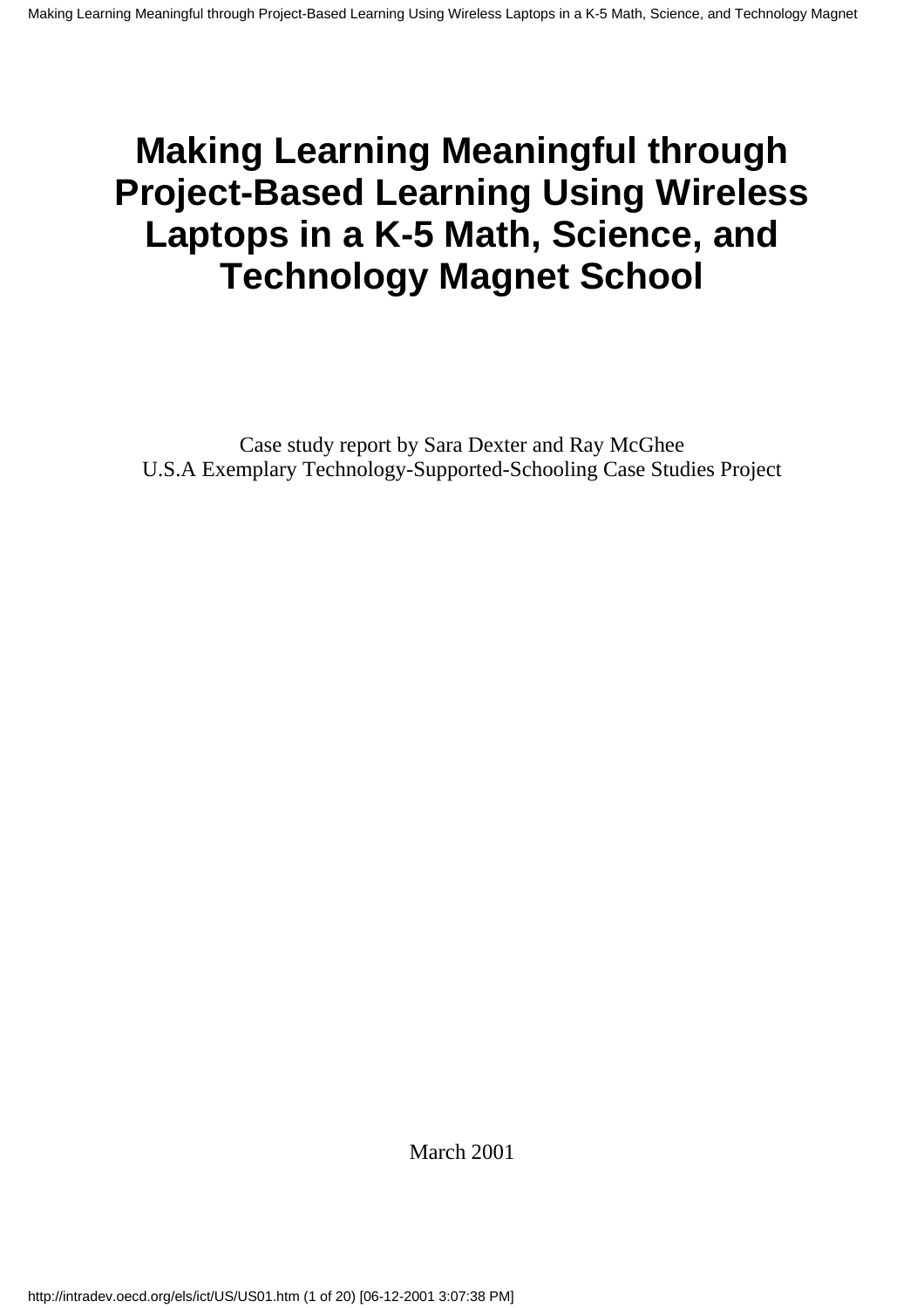## *Overview*

The innovation referred to throughout this report is project-based learning using wireless laptop computers. Teachers at Walnut Grove Elementary School are implementing the innovation in grade levels from kindergarten to 5th grade (K-5). This innovation is an expression of Walnut Grove s teachers shared philosophy of teaching and learning that calls for learning activities to be engaging, meaningful, multi-faceted, and linked to everyday life. In 1999-2000 the staff piloted this particular form of project-based learning, which was based on earlier efforts, and 85% of the staff elected to implement the innovation, for a total of 28 different class projects; in the subsequent year, 100% of the staff incorporated the project-based learning approach into their classroom.

Student-directed projects provide the source of these learning experiences. These projects are not initiated within the context of a specific content area; rather, each project encompasses several subjects, including mathematics, reading, science, social science, and technology. With the guidance of the teacher, the class of students select a real-world problem, collaborate together, make connections between related concepts and the problem, and identify possible solutions. Teachers pose questions to students about a variety of topics and work to relate curricula to student interests and life experiences. Teachers regularly provide guidance to students in organizing their ideas using information and communication technologies (ICT) so that the various project components can be identified and a process outlined. Students provide the direction for the project by asking questions and offering suggestions and recommendations for its scope and direction. The organization of the innovation is somewhat flexible projects vary in length from several weeks to an entire semester. Students generate ideas for their projects and manage their own learning and group activities while using ICT as tools to assist them. Students work collaboratively in and outside of class to manage their project, to collect, analyze, and synthesize information, and to present their results. Teachers at Walnut Grove model the use of ICT so that students can also use it with projects.

The whole range of ICT at the school is used with the innovation. The school s ICT includes two Apple Macintosh iBooks (laptop computers) and a desktop DViMac in each classroom. Through a wireless network each laptop can maintain a strong connection anywhere inside of or within 150 feet of the school. Each classroom teacher also has a G3 PowerBook (laptop). In addition, a computer lab houses 25 Macintosh iMac (desktop) computers. Teachers and administrators at Walnut Grove view ICT as essential to supporting project-based learning. The wireless laptops have enabled teachers and students to more seamlessly and flexibly use ICT in the classroom. Teachers integrate ICT into the student projects to structure their learning activities, to allow them to work in collaborative teams on discrete tasks, and to design and produce a variety of products that contribute to assigned projects.

Located in a working-class neighborhood in Seaside, Virginia, Walnut Grove is a primary school founded in 1995 as a mathematics, science, and technology magnet school. Enrollment is open to all students in the Seaside school district and students are selected for admission by lottery. About half of the school s 768 students are African American, approximately 40% are White, and fewer than 10% are either Asian or Hispanic. Fifty two percent of the school s students are eligible to receive free *or* reduced-price lunches. Seaside, Virginias fourth largest city, has a population of approximately 185,000 people and is located in southeastern Virginia, where the Snake River meets the Lavona Bay.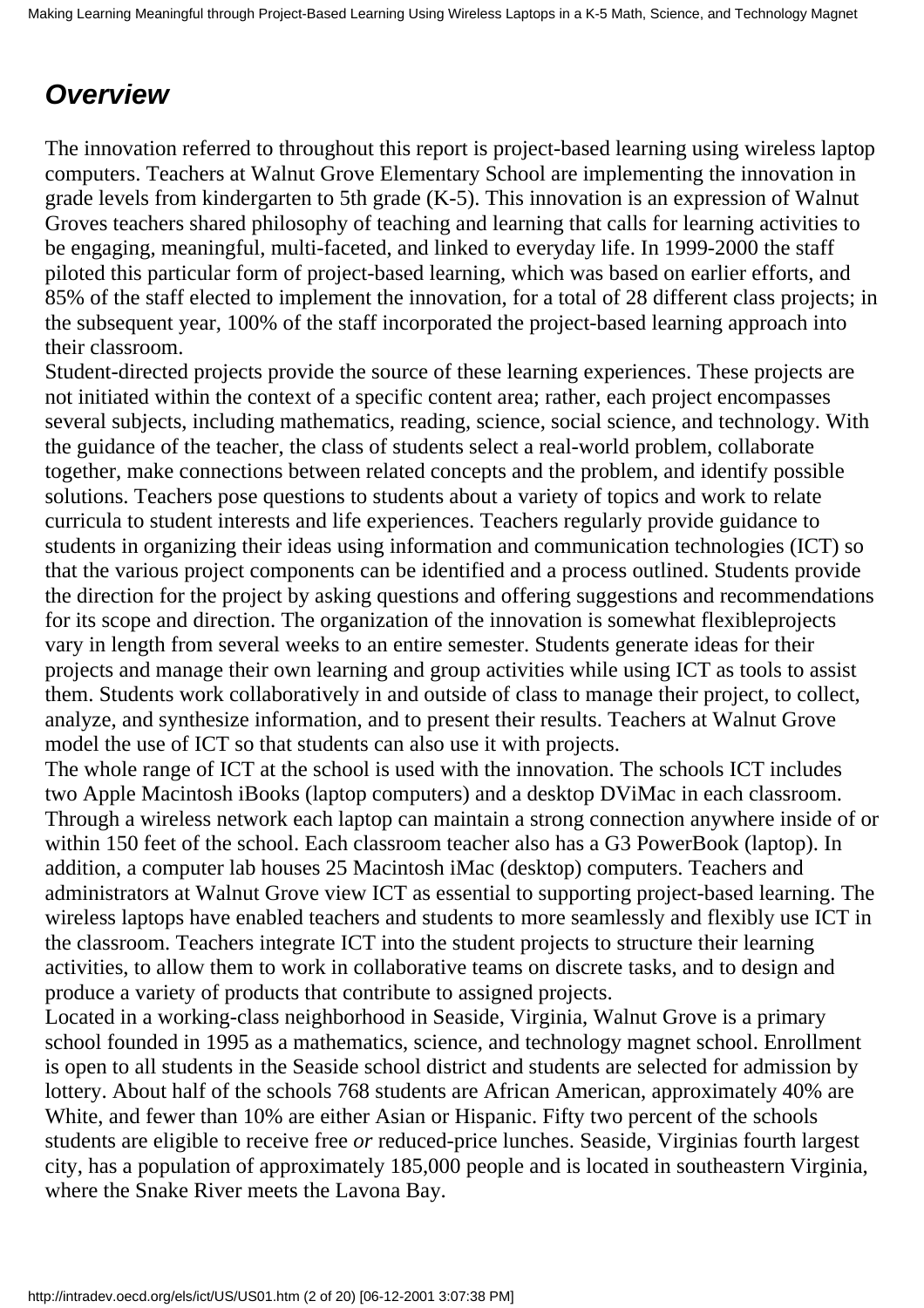# *The Past*

The Walnut Grove staff formally adopted the current format of project- based learning during the 1999-2000 academic year but this approach grew from efforts to provide relevant, real-world experiences to engage students in meaningful learning tasks that they began when the school first opened in 1995. The progress of this effort was aided by school leadership, a professional development grant led by a schoolwide leadership team, new ICT purchases the result of a need to be Y2K compliant, and the States Standards of Learning (SOLs). Since opening in 1995, Walnut Grove's vision for teaching and learning has gradually developed under the leadership of the school s principal and teachers. The principal handpicked an entirely new staff for the school, deliberately hiring a mixture of novice and experienced teachers and staff who believed that students construct their own knowledge and come to a deep understanding through active experiences. The principal s leadership at Walnut Grove can be defined as strong yet collaborative. Teachers credit him with creating an environment where they could learn and experiment. They also acknowledge that he is willing to share leadership with teachers and staff.

In the years following the school s inception to the current form of the innovation implemented last year, the principal and staff experimented with a variety of innovative instructional movements, including student projects, *character education*, and *service learning*. The principal expressed that their earlier efforts to use innovative teaching approaches was an important precursor to project-based learning. From the beginning, the staff knew they didn't want to stand in front of the classroom and simply deliver information. The staff members efforts to implement project-based learning when the school opened when they wrote some rubrics for each content area for science and math and planned that the children would do some type of a project or product or solve a problem at the end of a two year "loop" to demonstrate their progress on this rubric. Some teachers implemented projects, but their form was not consistent. But the current approach to project-based learning evolved from these early efforts. For example, early on they talked about how kids really need to have real world experiences. But theiry did not consciously label their approach "constructivism" until the latter part of the 1998-99 school year. While staff acknowledged that the principal, Michael Stricklund, established the school's vision when it opened, it is now widely shared. The staff expressed that their predilections toward this vision as formulated during their licensure program, or from their background in early childhood, or inherent in the teaching philosophy they had developed over time.

In 1998, the school s principal and a team of volunteer teachers wrote a successful \$150,000 (\$50,000 per year for three years) Comprehensive School Reform Demonstration (CSRD) grant from the U.S. Department of Education. To lead the grant activities they formed the Constructivist Teaching and Coaching (CTAC) school improvement team, consisting of 9 teachers representing all grade levels. The ideas the staff formulated for the proposal and the resources they received from the grant award helped to build a consensus around a constructivist view of learning, a particular approach to a project-based model of instruction, and the use of ICT to support it.

Previously, ICT at Walnut Grove was used for drill and practice. The school had four stationary IBM 486 computers in each classroom, containing software and interactive courseware that emphasized technology skill development. The teachers and principal reported that the old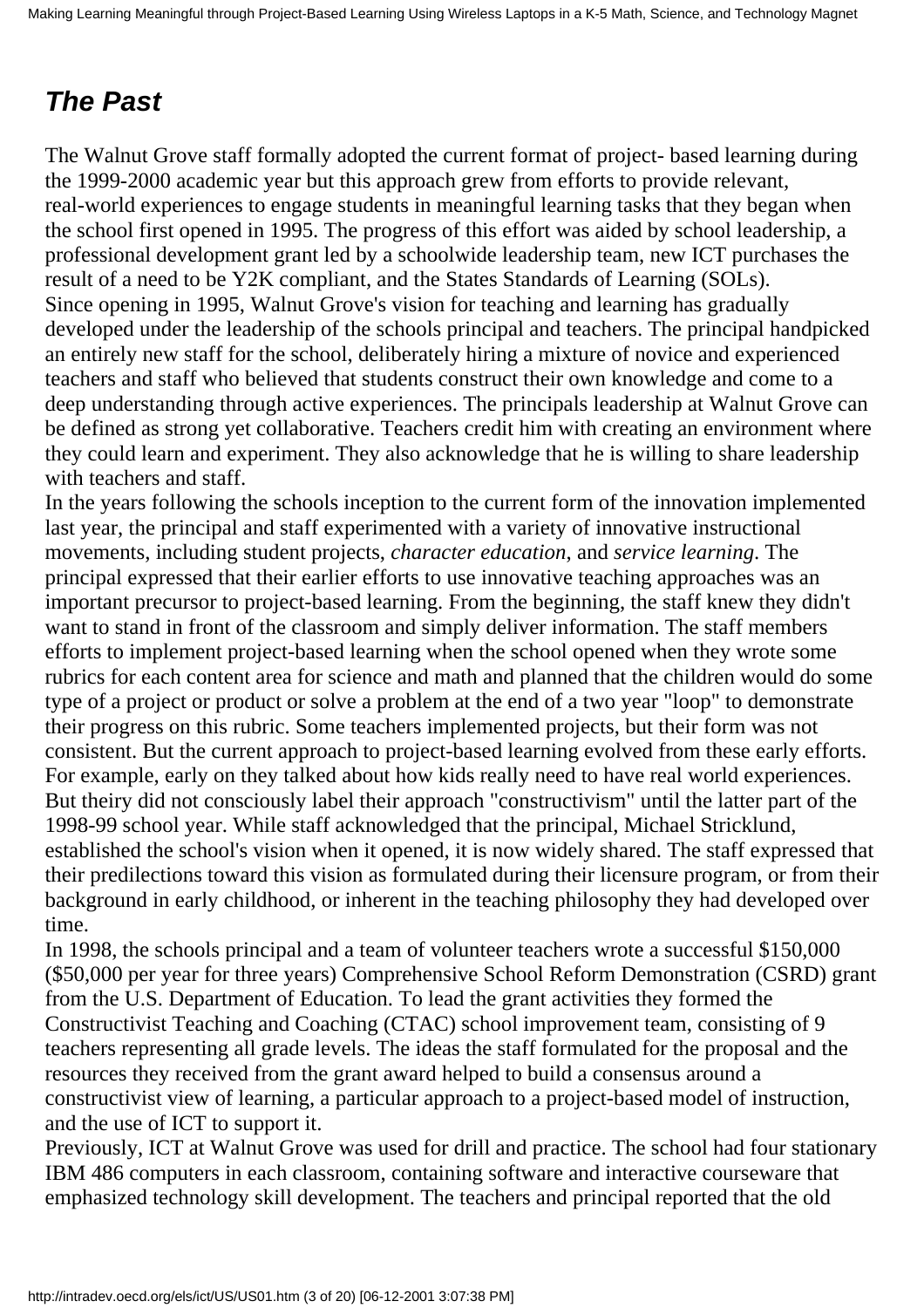equipment and software were used only sparingly because they did not adequately match their curriculum or their instructional approach. As the school staff members developed a shared vision for project based learning, the type of and purpose for technology evolved at Walnut Grove. Because of a need to beY2K compliant, the school staff had to purchase new ICT tools. The staff members shared teaching philosophy and values, their collaborative teaching culture, and a recent school-wide commitment to project-based learning provided the staff with a strong base from which to select and implement ICT tools.

At the beginning of the 1999-2000 academic year the school installed a wireless network with an Apple Macintosh platform. The current ICT arrangement is a combination of wireless laptops and desktop machines containing integrated tool software packages. The generous support of the CSRD grant (funding teacher release time and the customized professional development) supported the staff in planning, training, and learning to use the ICT as a support to project-based learning.

About the same time the CTAC was crystallizing the school s approach to project based learning and selecting new ICT, Walnut Grove received a warning from the State Department of Education in 1999 due to low scores related to the Virginia Standards of Learning (SOLs). Consequently, the principal, the CTAC committee, and the teaching staff made it a major priority to align the district s curricular content and requirements and its use of ICT to the state s SOLs. This effort has led teachers to work together to develop teaching activities that address these standards. The CTAC published a written school improvement plan that guided the implementation of project-based learning and articulated how ICT could be used. This document required teachers to complete a weekly plan, identifying the SOL to be addressed and outlining the concepts, skills, questions, and assessment strategies related to the curriculum area. The plan also highlighted the importance of professional development for all teachers and the requirement that they use ICT tools and collect evidence of student work using spreadsheets, databases, word processing, multimedia, and communications tools that would be shared at quarterly grade-level instructional meetings. Teachers submitted their weekly lesson plans to the principal and shared them with their colleagues during their weekly grade-level meetings, when they discussed curriculum resources, integration plans, student strengths and weaknesses, and alternative instructional strategies. In general, teachers expressed satisfaction with the current ICT infrastructure because it was better aligned with the school s instructional goals and it provided greater flexibility and reliability than the previous platform.

# *The Present*

Project-based learning at Walnut Grove primarily changes how the curriculum is delivered and organised. The projects do not represent the entire curriculum but instead serve as application and example for parts of it. Student interests and questions drive the scope and directions of the projects but the teaching staff at Walnut Grove has exerted considerable effort to link the district curriculum goals and content to the Virginia Standards of Learning (SOL). The result is a range of project-based learning teaching activities that address these standards. Three distinct phases of project implementation are outlined and adhered to throughout the year: planning, fieldwork, and celebration of learning. In the planning stage, students brainstorm and pose questions in order to identify a relevant problem to study. In this manner, students help to determine the content of the curriculum. The fieldwork and celebration phases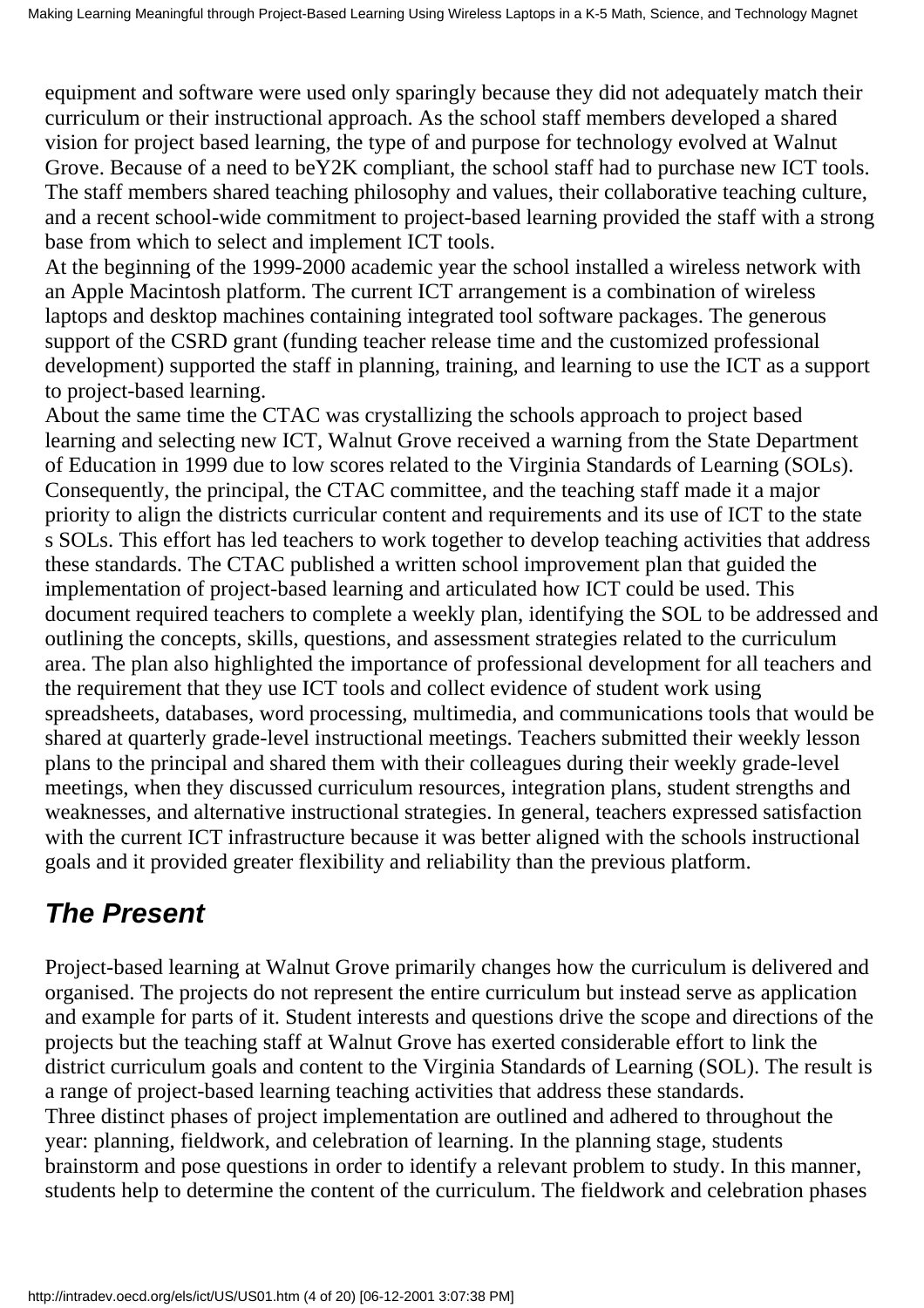provide opportunities for students to work together to create and share what they have learned. In each phase, students and teachers use ICT to organise their projects, collect information, analyze problems, make calculations, and create products that describe their projects. At the end of each phase, students create a project storyboard that is displayed in the school auditorium for others to see at a project fair. At the end of the celebration phase, held in late spring, the community was invited to view projects and hear presentations made by the students.

In embracing their vision of constructivism and project-based learning, classroom interactions between the teacher and the students and among the students have changed. Rather than deliver information, teachers pose questions to students so as to relate the curriculum to their interests and life experiences. Through questions, teachers are able to elicit relevant information from students. In a 2nd grade class we observed, the innovation teacher began the class by asking a series of questions about how their local community had experienced change and growth. Throughout a 10-minute discussion, she posed many questions in an attempt to get the students to focus on their project, which was to build a poster describing how the local community had changed in recent years. Students also interact more often with one another as they work on their projects. Throughout the course of a project, students might perform specialized tasks on a project committee or rotate through different committees, performing different functions on them. In a 3rd grade project on light rail systems, for example, students rotated between different tasks given to a map committee, a research committee, and a field trip committee. For the 5th grade flowers and plants project, students performed specialized tasks throughout the project collecting survey data on the preferences of potential customers, cultivating the plants, developing and implementing an advertising campaign for the plant sale, or conducting research on how to care for the different plant varieties. The school-wide adoption of project-based learning has created new and expanded responsibilities for students that had not existed before.

The teachers in Walnut Grove regularly modeled how ICT could be used in completing projects. With their laptop computer, many teachers use a variety of software applications to present material or to model an activity that the students are to undertake. For example, after the discussion in which the 2<sup>nd</sup> grade students identified changes in their community, they spent time creating an Excel spreadsheet at four laptop computers situated around the classroom. Working in triads they were to create a tool that would help them tally the results of a survey they were going to administer in their neighborhood. The teacher regularly provided guidance and feedback to students in organizing their ideas and completing the task of creating a spreadsheet. In their groups, students contributed to this process by answering questions, asking additional questions, giving advice to each other, and offering suggestions and recommendations about the projects and the operation of the ICT. In a 4th grade classroom that was observed, the teacher began the class by giving a multimedia presentation about fractions (1/2, 1/4, etc.) that showed squares being divided into halves and into fourths. As she presented this lesson, students watched while sitting in pairs. The next day, the students worked at laptop computers around the classroom, using the same multimedia software the teacher used the day before to create slides of whole squares representing fractions. The math concepts presented were to help the students better grasp some of the mathematical calculations they would encounter in using spreadsheets.

In a fourth grade class conducting a project on flowers and plants, students used spreadsheets to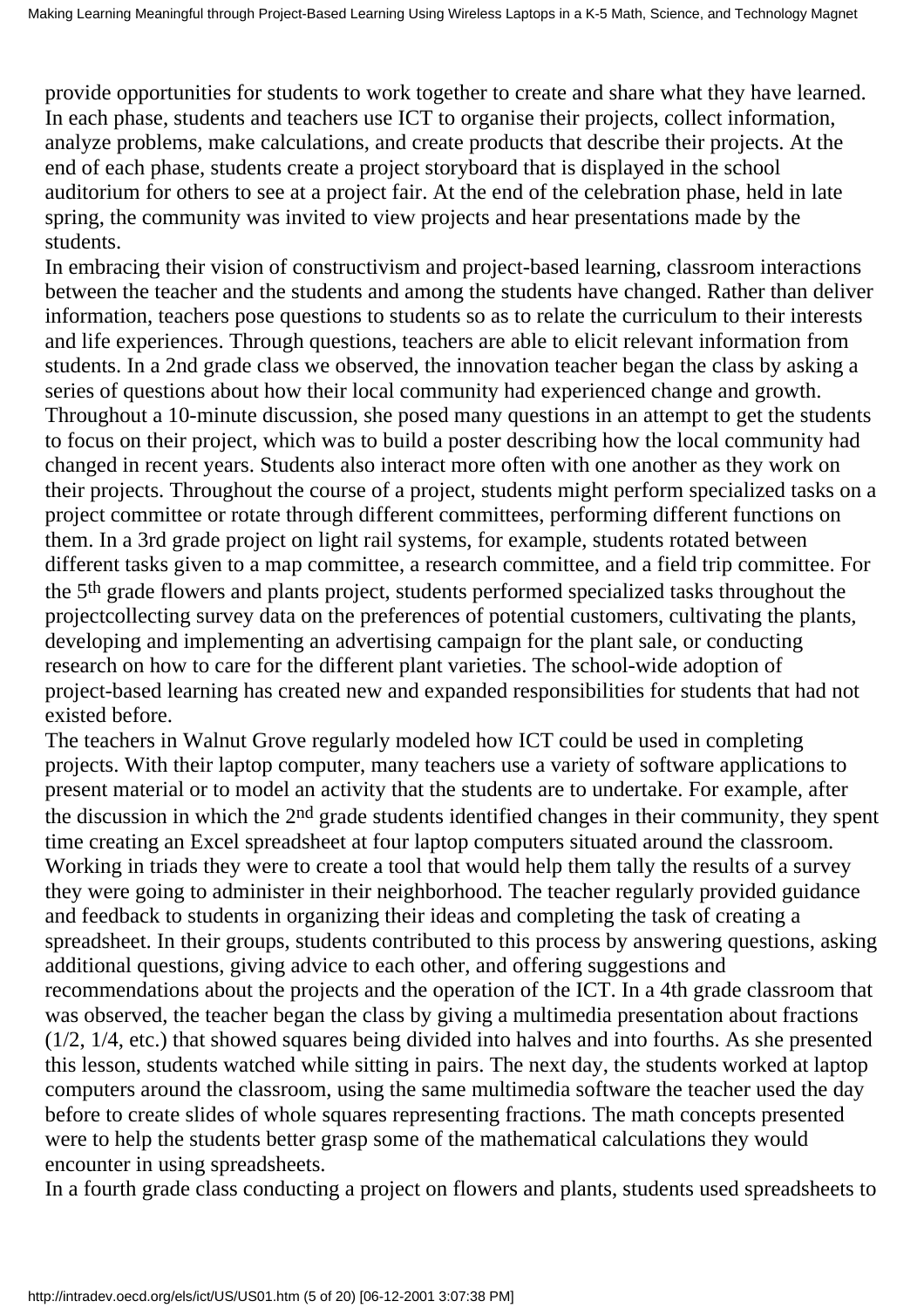tabulate survey responses collected from the community on their preferences for flowers, including types, colors, and habitat. This information was used later to help the students manage different aspects of their plant "business". Each student in class also used spreadsheets to record regular measurements of the plants being cultivated at the school, to place them into categories, and to systematically monitor the growth of their own plants. Here is how one student described how spreadsheets were used, when we had seeds we got into groups and planted them and mixed the soil up and each day we switched plants and we had to do spreadsheets and we had to say, what is the average height, what they looked like, what is the date, how many days will they come up..." (Student Focus Group, T108). Students in this class also used ICT to collect information on the Internet on how to care for the growing plants. The current ICT arrangement at the school is wireless laptops containing integrated tool software packages. This current set up of ICT is used to design and create products and presentations related to the class projects underway, rather than for the drill and practice of facts, like the previous ICT configuration at the school. Each classroom contains 3 wireless laptops (1 that also serves as the teachers' personal productivity tool) and a desktop machine that are connected to the school-wide network and the Internet. Each classroom is also equipped with a color printer and a telephone. Additional iBooks can be borrowed from the lab or other teachers and there are 12 additional iBooks available for checkout in the technology lab. Because the iBooks are portable and battery-powered, they can be used anywhere in the classroom and still be connected to the Internet, as long as they are within the range of the wireless systems ceiling-mounted teleport. Walnut Grove also has 25 stationary iMac computers installed in the technology lab, where a wide range of peripheral equipment is also available. Each computer contains integrated applications software (e.g., ClarisWorks for Kids), multimedia software (e.g., HyperStudio, PowerPoint), organizing tools (e.g. ThinkingMaps) and communications tools for email and Web browsing. The wireless and laptop configuration is a key characteristic of the integral use of ICT for project-based learning. Like the portability, the wireless networking of the laptops can be viewed not only as an added convenience, but also as an additional feature that enhances the value of the ICT. The wireless network enhances the usability and value of laptops by providing a network connection wherever they are taken in the school, including up to 150 feet outside of the school. In our visit to the school, we observed student using their laptops in classrooms, in the halls, and in the library. The portability of the laptops was not diminished by their needing to be tethered to the wall for a network connection. Thus, teachers could concentrate on the placement and groupings of students that made the most sense for the learning, not based on hardware needs. Furthermore, when to gain additional computers they borrowed other classroom teachers machines, they didn't need to worry about loading and moving around files because they would always be able to access and save materials to a central network location.

While the laptop and wireless characteristics make it easier logistically to use the computers in the classroom, the tool software is probably the most important reason that teachers and administrators at Walnut Grove view their use of ICT as essential in supporting project-based learning. The classroom computers combined with integrated software applications also provided a range of flexible tools that can be creatively used in project-based learning. Using the drill and practice software on the old platform was not conducive to the prevailing philosophy of teaching. In the principal's words, "we saw those software applications as delivery of curriculum..." (Principal Interview, T102). This might involve generating a graph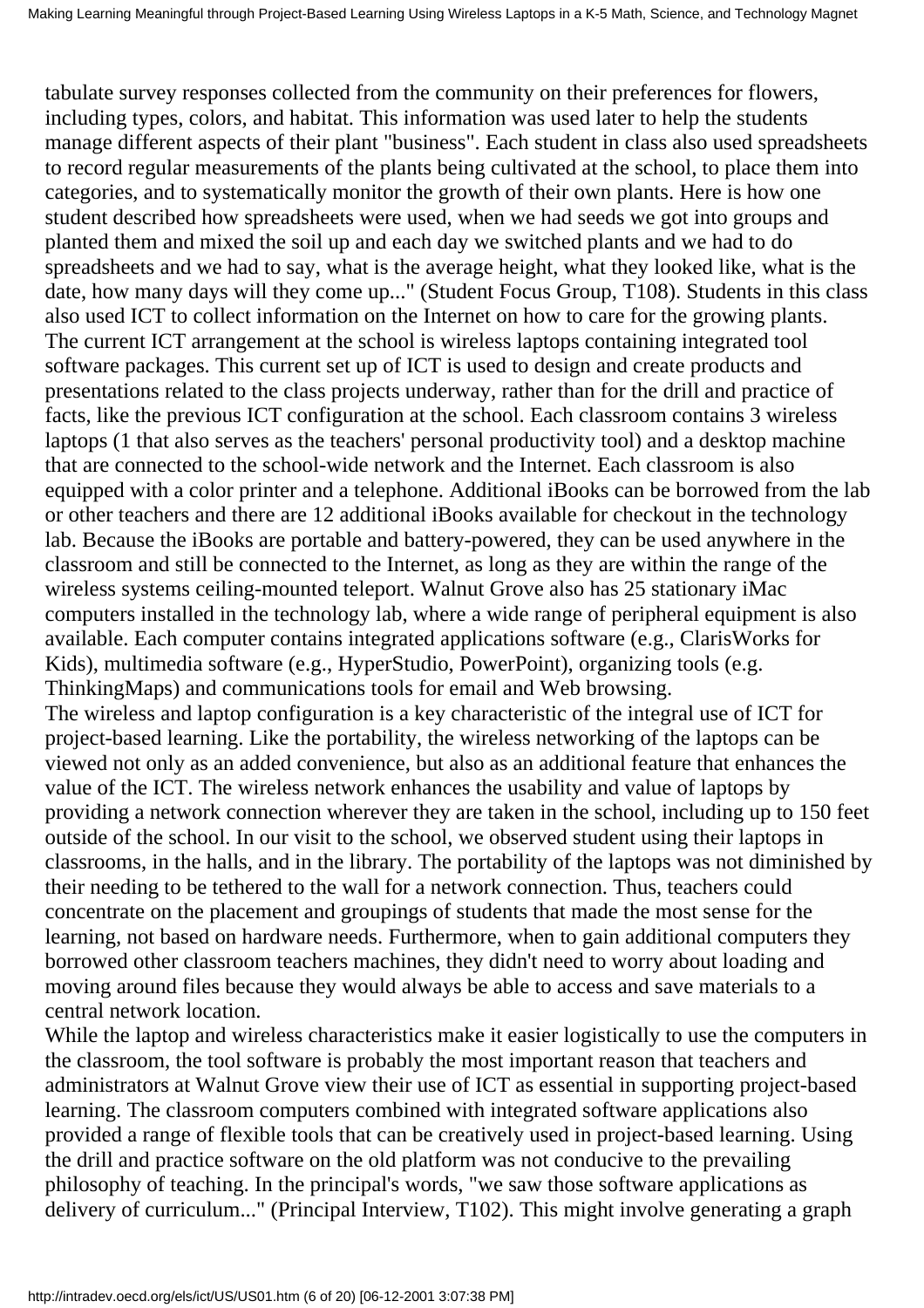based on collected data, or using an application to create a product. Typically, one student worked at the computer while one to two others in the group offered suggestions or advice about completing the task. From our observations of pairs of students engaged in work at a cluster lap top computers, information sharing and offering of suggestions flowed among the students working near one another.

The school is unique in its district because it has two technology support staff who provide software integration support, technical support to teachers and students, training for students, and trouble-shooting for the network. A minimum of 36 hours of training is required for all district teachers to keep the school district-provided laptop; the district does provide some learning opportunities for teachers to meet this requirement. This school initiated its own customized class to meet the district requirements for ICT professional development. FutureKids, an outside vendor provided a 45 hour hands-on class for teaching staff on computer basics, telecommunications, multimedia, and instructional unit creation. The FutureKids class helped teachers to develop increased proficiency in using ICT to support project-based learning. As one teacher put it, I know I ve learned a lot [about ICT]. It has improved my teaching, I think, especially taking the FutureKids class. Im creating things. It gives me the opportunity to create things along with my students so were kind of learning together...(Teacher Interview, T104). The principal also felt that this class, held after school onsite for three hours a week, was key to his teachers learning to use ICT and apply it as a support to project based learning.

FutureKids training solidified the collaborative learning model that is the vision of the schools professional development of teachers in the use of technology....I feel that the Futurekids curriculum allowed the teachers to actively learn, practice, and implement the use of technology as a tool to increase student learning. (Principal)

As of the site visit, 38 of the 40 teachers at this elementary school had taken the intensive FutureKids training; the final two teachers were planned to enroll in the next offering of the class.

One main problem emerged during the first year of implementing the innovation. Project-based learning demanded additional work time and this initially created some stress for the teaching staff. According to one teacher, ¼At the beginning of the school year- we were really overwhelmed¼¼ (Teacher #3, Teacher Focus Group, T107). In an external evaluation completed at the beginning of the 1999-2000 school year, a number of teachers expressed concern about the extra burdens they had to carry in implementing the CTAC plan. In addition, in the middle of the same school year, teachers had to make the transition from using a Windows-based platform to using the wireless Apple-brand laptops. This required additional time for them to master a new operating system and some new software applications. Because of these pressures, the CTAC team decided to make implementing project-based learning voluntary during the pilot year. Teachers who did not choose to undertake a project in their classroom could ¼shadow¼ another teacher who did so. Teachers reported to us that having it posed to them as a choice reduced their stress. In the end, a majority of them, 85%, participated the first year. As one teacher put it, "We're here [doing project-based learning] because we all buy into it so I think we all have ownership..." (Teacher #5, Teachers Focus Group, T107). One barrier the teachers have had to work around to is the finite amount of ICT resources available to support project-based learning at Walnut Grove; every classroom teacher is guaranteed access to only three laptops and one desktop computer. To address this, teachers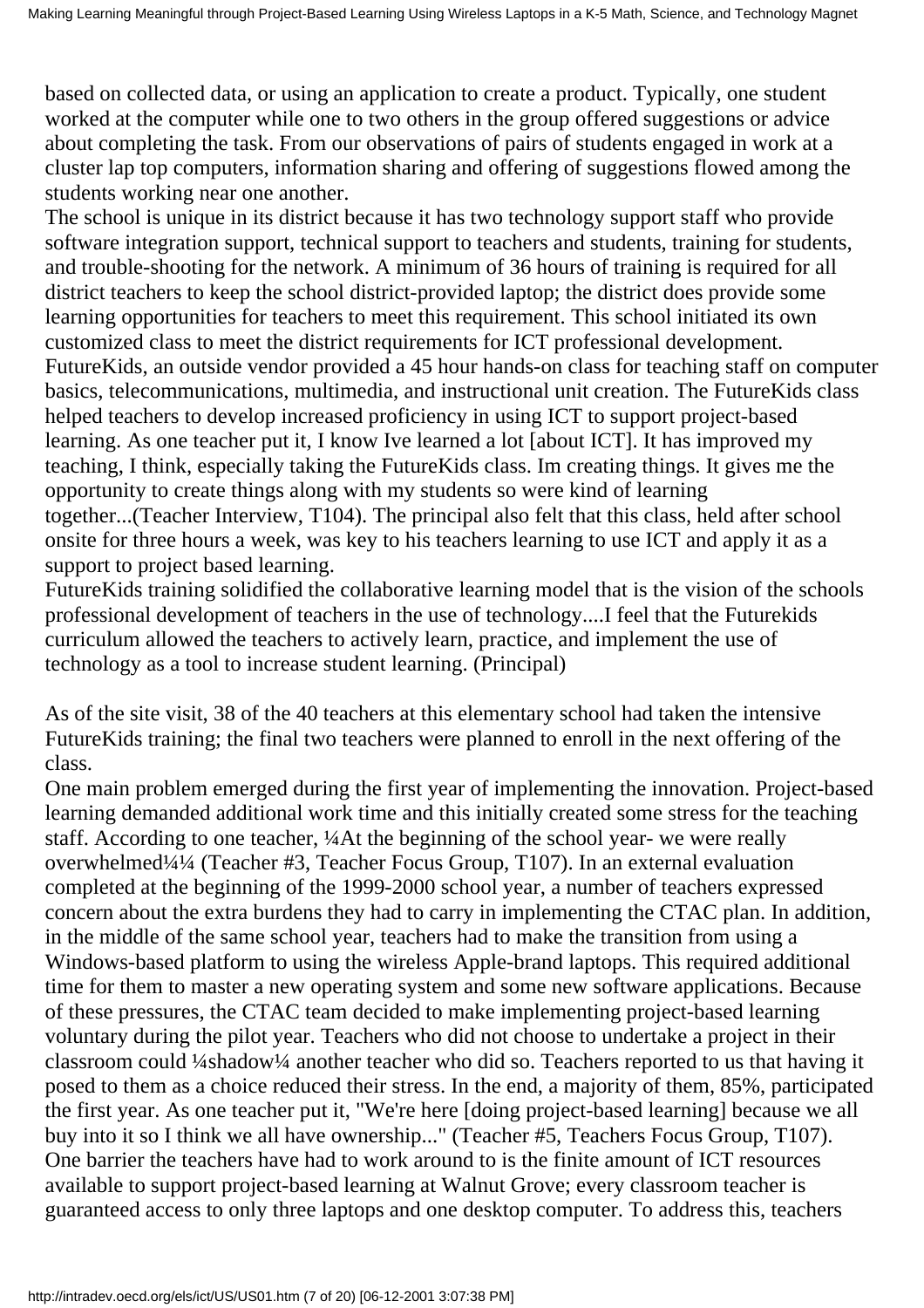group students into pairs or triads. To reduce the number of rotations required for all the groups of students to get a turn on the computer, the teacher borrows additional laptops from other teachers not using theirs or can check out a set of twelve laptops out from the computer lab.

# *Hypotheses*

# **Hypothesis 1:**

Technology is a strong catalyst for educational reform, especially when the World Wide Web is involved. The rival hypothesis is that where true reform is found, technology served only as an additional resource and not as a catalyst, that the forces that drove the reform also drove the application of technology to specific educational problems.

### **Evidence in support of the rival hypothesis:**

Teachers had been over five years evolving in an approach to instruction that represented a constructivist model of learning. The school staff members have investigated a variety of instructional "movements" that have all contributed in small part to the current iteration of project-based learning. There have been many opportunities for teachers to go to conferences and they would share information with others upon their return. "It kept moving forward, but kind of inching forward---not really to the point where it was full blown. [Principal]." The principal and several teachers expressed that the project-based learning as they were implementing it (i.e. following a particular model) brought together in a coherent way many innovations they'd tried over the last five years.

During this five-year period they made some use of a very different ICT set-up. At the time the school opened, in 1995, they received approximately half a million dollars to wire the school and equip it with current hardware. The result was state-of-the-art educational technology, at least at that time: 4 stationary terminals located in the back of each classroom (IBM-486 Windows platform machines) and skill development software (e.g. drill and practice courseware). However, the teachers found this arrangement and software was not very conducive to the instructional approach they were moving towards and consequently, it was not used very often. When Y2K presented an opportunity to chose new ICT, they selected hardware and software that was better aligned with the school s instructional approach. Now, Walnut Grove s vision for ICT use is tied directly to their use of project-based learning and is driven by their goals of addressing their States Standards of Learning as well posing relevant problems to students and valuing students perspectives about learning.

### **Evidence in support of hypothesis 1:**

The flexible arrangement the wireless laptops allow, along with the access to tool software and the Internet, is clearly a benefit to their educational reform and serves as a further support to it. However, the staff does not describe ICT as a catalyst to their innovation, instead indicating that they could do the instruction without ICT; at the same time they clearly appreciate the capabilities and other benefits it provides. In that sense, you might describe it as a catalyst for continuation, or for spurring additional efforts even if it was not a catalyst for adoption or initial implementation of the innovation.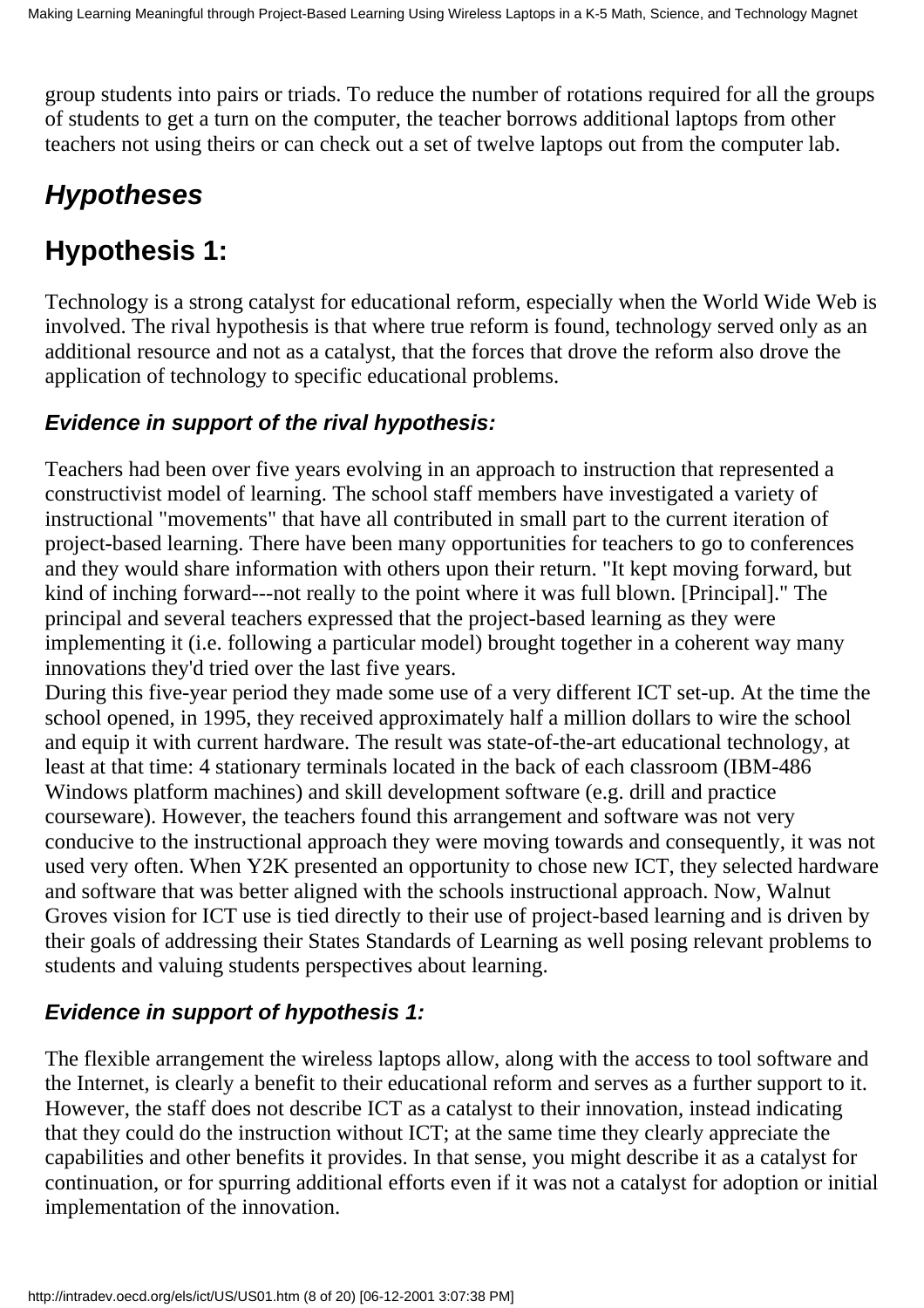# **Hypothesis 2:**

The diffusion of the reform (and therefore of ICT) followed the traditional diffusion pattern for reforms and innovations, as outlined by Rogers (1995). The rival hypothesis is that technology functions differently from traditional innovations and reform and that therefore different diffusion patterns occur.

### **Evidence in support of the rival hypothesis:**

The school opened with a new staff five years ago, and the members were hand-picked as a new group. The principal made a concerted effort to select staff who held a view of learning consistent with the vision he had formed for the school and who would teach in an instructional style compatible with this. Consequently, the vision on teaching and learning in the school is rather uniform: students need active experiences in order to construct understandings and the topics students study should be shaped by their experiences, interests, and needs. Teachers respect the need for students to develop a sense of community in the classroom---especially to create the collaborative qualities necessary to support project-based learning. As a result, students stay together with a teacher for two years (they call this looping), and they use strategies like class meetings to develop a sense of community in the classroom and to build up students' collaboration skills.

Because the staff was all specifically selected for this school, they do not represent a cross-section of the range of teaching philosophies you might expect to find in a regular school where the staff members gradually hired on over several years time. This school s staff definitely recognized how their shared views on teaching approaches supported the successful implementation of this reform. So, using Rodgers' labels (1995), you might say that they were all selected because they were innovators or early adopters for the key components that led to this instructional reform. When the school staff started 5 years ago, the staff members shared a similar philosophy. This philosophy and its expression have evolved, but the staff is still remarkably similar in their pedagogy.

For example, when the CTAC leadership team presented the implementation of project-based learning as voluntary, 85% of the school's teachers chose to participate during the pilot year. Rodgers' model might predict that just innovators or early adopters might have chosen to participate (between 2.5%- 16%). We attribute this high rate of participation to the factors in place that we identify as sustaining this innovation. That is, the peer-led, constructivist approach to staff development, including the opportunity to attend conferences, and a strong collaborative spirit among the teachers.

### **Evidence in support of hypothesis 2:**

While there is remarkable unity in their educational philosophy, staff members we spoke to do acknowledge that some among them, for example the principal and the CTAC members, have provided leadership for the progress they've made at the school in implementing project-based learning. In that sense, within this relatively uniform group, you see, as Rogers (1995) diffusion model would predict, differentiated rates of implementation.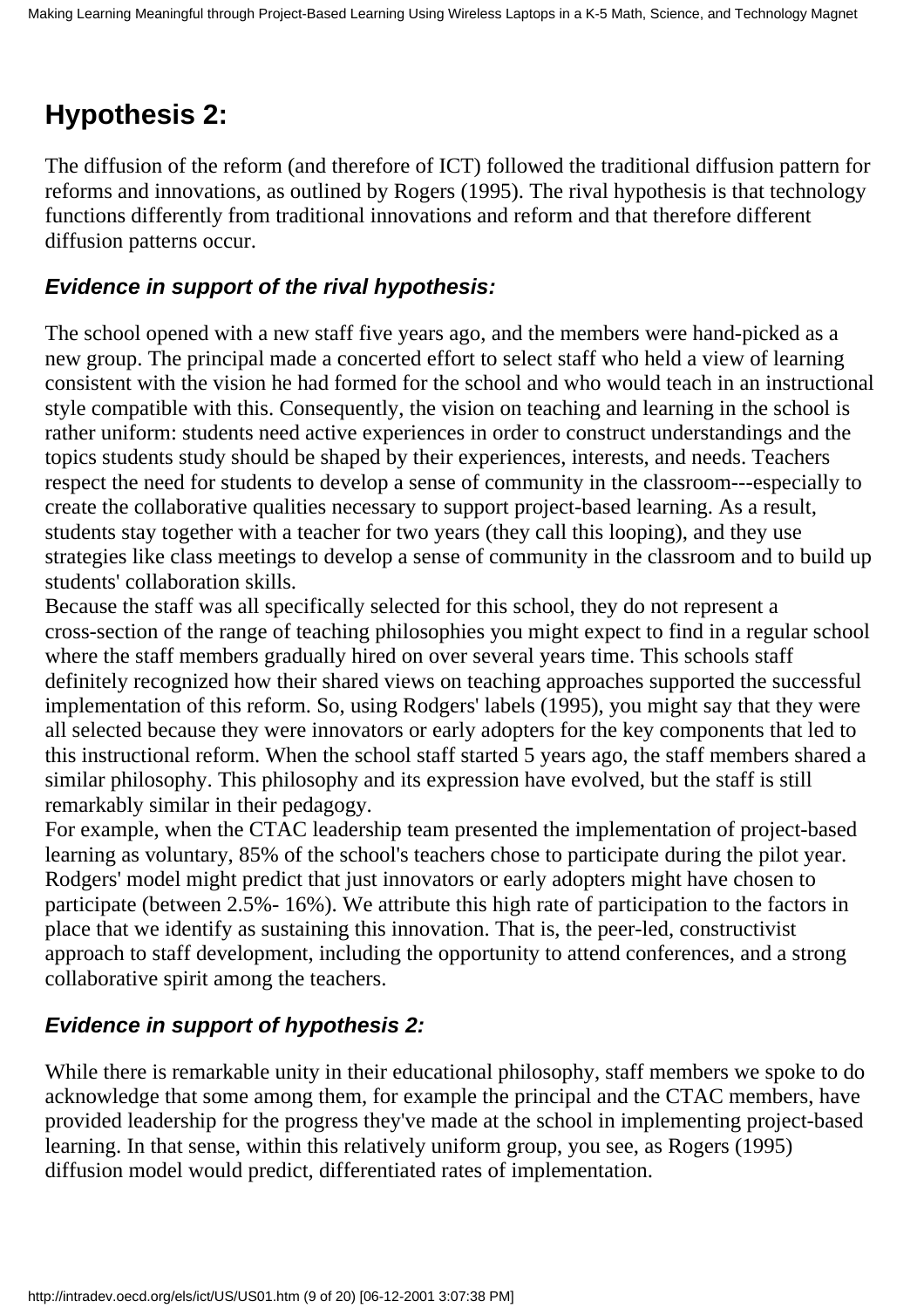# **Hypothesis 3:**

Successful implementation of ICT depends mostly upon staff competence in the integration of ICT into instruction and learning. This hypothesis assumes that teachers mediate ICT applications when they are successful, and that ICT s academic value relates positively to teacher competence. The rival hypothesis is that the school technological infrastructure and student ICT competence rather than staff competence determine ICT implementation outcomes.

### **Evidence in support of the rival hypothesis:**

The infrastructure of the ICT at this school made clear contributions to the teachers ability to use it to support project-based learning. Under the previous arrangement with the stationary IBM 486's, students had to move to the back of the classroom and try to create space around the computer in order to use software. According to teachers, this arrangement as well as the software on the computers was limiting. The wireless laptops enable teachers and students to seamlessly and flexibly use ICT in the classroom. In describing the flexibility of the laptops one teacher said "...it's convenient having the iBooks that they can take back to their seats because they can talk to the person beside them about what they are doing on the iBooks or somebody can come over and help them..." (Teacher Interview, T104). The wireless networking of the laptops further enhances the value of the ICT by providing a network connection wherever they are taken in the school. Thus, teachers could concentrate on the placement and groupings of students that made the most sense for the learning, and not be restricted by hardware and software needs. Software, files, and Internet resources were always available. In addition, the laptops allow teachers to share these finite hardware resources, they easily move from classroom to classroom---wherever they are needed.

The students technology skills also support the use of ICT during project based learning. The classroom teachers do not have to take time away from other classroom activities to directly teach ICT skills because the technology integration specialist in the school does this in the school's technology lab. He works with the classroom teachers to learn which specific software applications are demanded by classroom project activities. Based on the type of projects, the students might learn to create a database, use a spreadsheet to produce a graph from collected data, search the Internet for information, create a variety of graphics, view a mathematical or a scientific simulation, create a slide presentation, produce a word-processing document, or take a virtual field trip on the Internet. Beginning in kindergarten, Walnut Grove students are introduced to and use ICT to the extent that they are able. The students use of technology becomes more sophisticated as they progress through the grades. According to a kindergarten teacher:

I know our second graders are actually putting the databases and the spreadsheets into their projects. For kindergarten projects, the technology---really its me [who operates the computer]....But it s very easy to see how by second grade it becomes their product and not the teachers....So right now [in kindergarten] a lot of the technology that you would see is the work of the teacher. We have one brochure but I had to type it in and print it out and all (Teacher Interview, T101).

The school staff members focus on developing students ICT skills was reinforced by the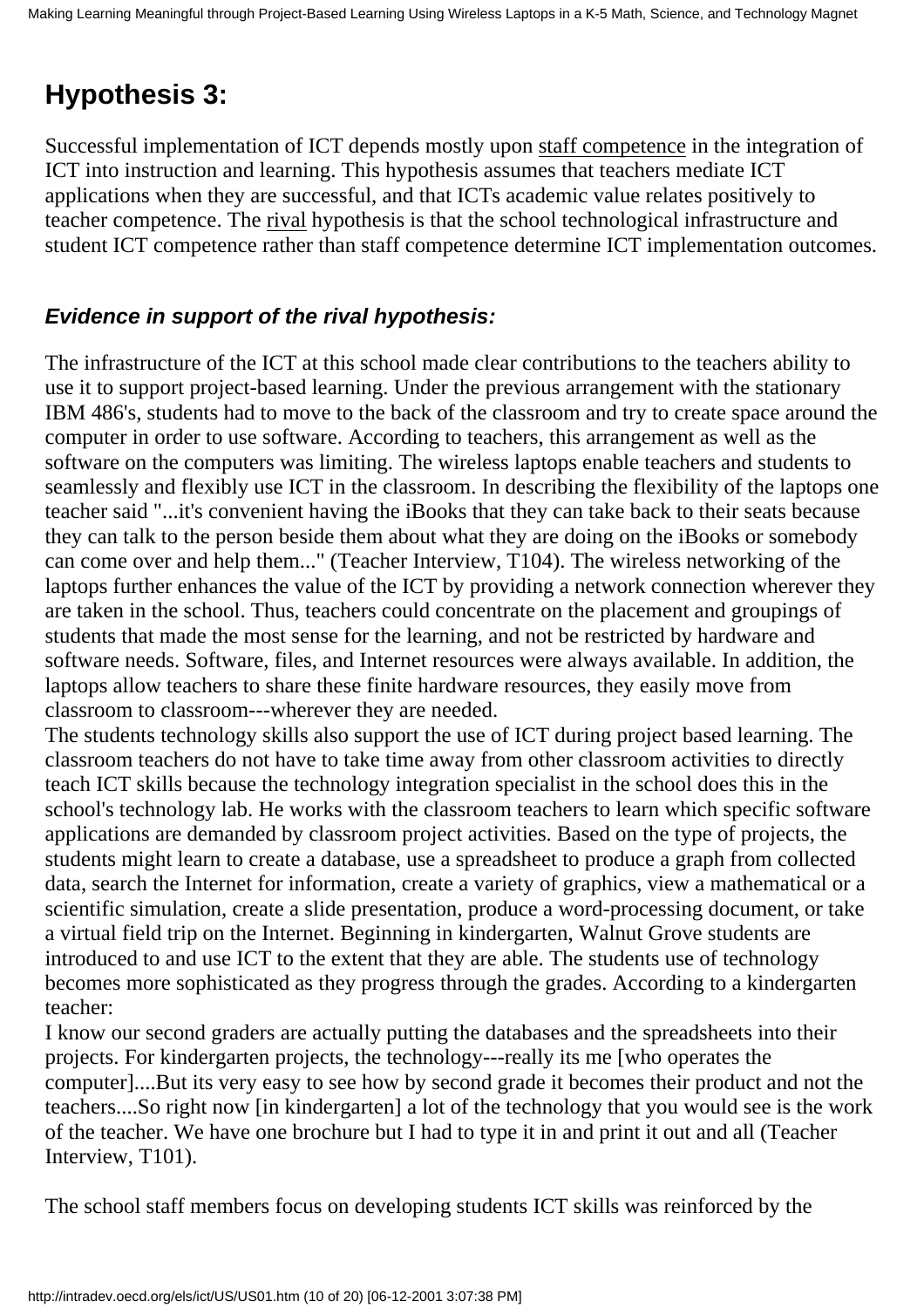technology SOLs students were to meet. These skills were assessed through a paper and pencil test.

### **Evidence in support of hypothesis 3:**

In order to receive an Apple PowerBook laptop for classroom use, the school district required that a teacher had to undertake a minimum of 16 hours of training in ICT and integration, called Phase I by the district. The district provides for this phase I training in ICT use and integration during a summertime Professional Development Institute. They also offer Phase II training. Because the CTAC and principal valued more intensive technology integration training, they arranged for an outside vendor (FutureKids) to provide a 45 hour course. During the time of our visit the third cohort of teachers was just completing the course; only two of the 40 teachers had yet to take the FutureKids course.

The FutureKids staff development program helped teachers to develop increased proficiency in using ICT. Project-based learning requires teachers to know the capabilities of ICT packages so that they can easily be matched to and utilized for the instructional setting. Through the FutureKids professional development teachers at Walnut Grove learned about grade level-appropriate activities using application-based ICT resources. Teachers completed assignments that required them to choose appropriate tools to support students design and production of products that would reflect their knowledge and ability.

Having a collaborative teaching culture at Walnut Grove has also made project-based learning a platform from which teachers can develop an enhanced view of ICT and its role in learning. One teacher described the benefits this way: It benefits us because we work together and if we have problems with learning, we re able to work and figure out what those problems are, and then get help from somebody who may have the answer to it. We work together at celebrating those things that are positive and help children with their learning... (Teacher Focus Group, T107). As a further support to this training and collaboration the school made it a priority to divert funds to employ two technology integration specialists in school building; whereas other district schools had one, or none at all.

### **Hypothesis 4:**

**Gaps in academic performance between high and low poverty students will not increase when all students have equal access to ICT. The rival hypothesis is that equal access to ICT will lead to more advantaged students increasing the performance gap with disadvantaged (high poverty) students. Evidence in support of hypothesis 4:**

In 1999 the schools scores on the Virginia Standards of Learning assessments (SOLs) were low and as a result the school received accreditation with warning and received additional state funding to supply remediation for low-scoring students. The principal implemented several remediation programs, including some that were technology-based. When the staff implemented project based learning, they took care to make sure the SOLs were addressed. Administrators and teachers all concurred that project-based learning benefited all students who have participated: they show enthusiasm, develop ICT skills, and have a deep understanding of the topics they study for their project. From 1999 to 2000 the school s SOL scores improved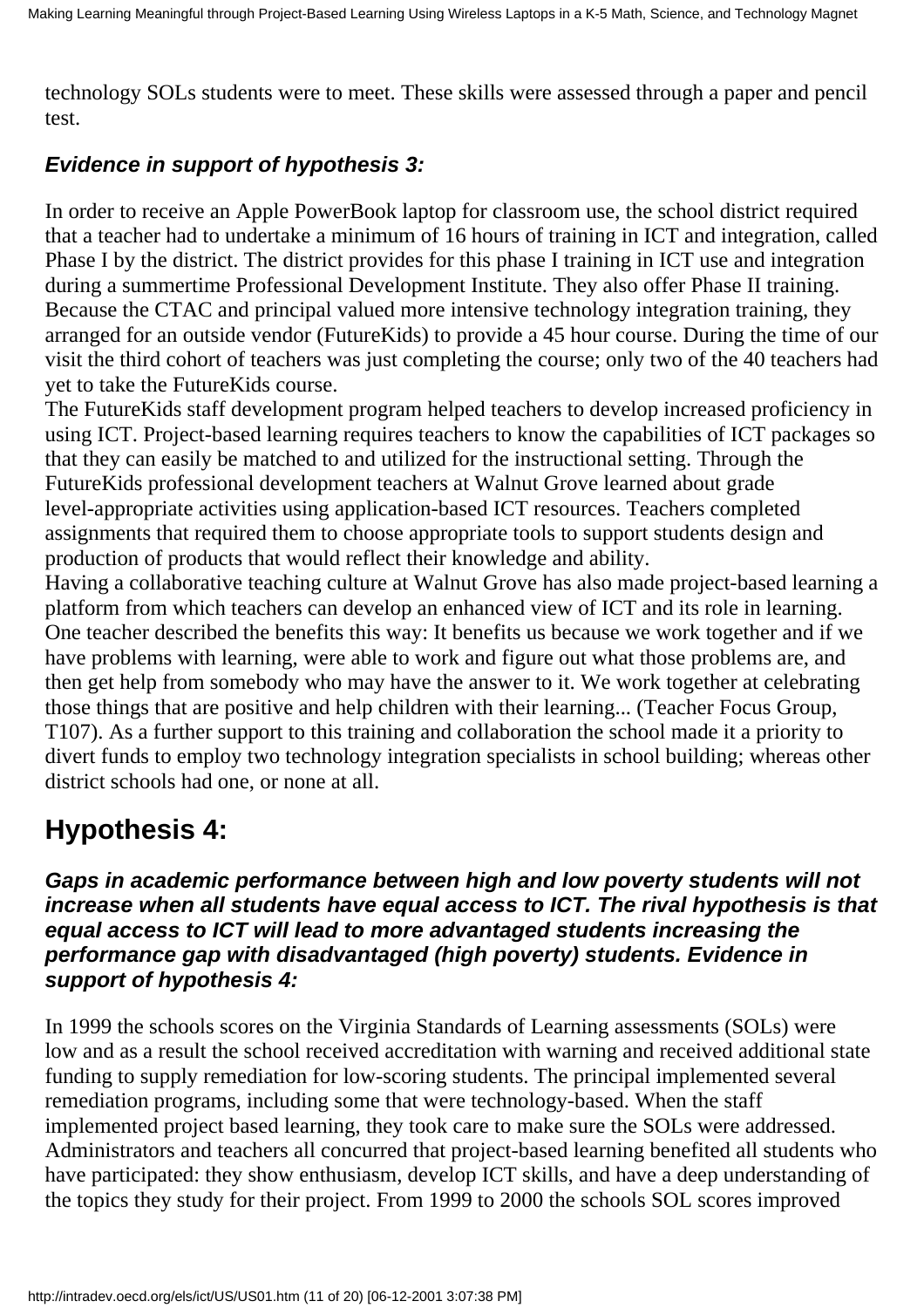markedly in nearly all areas (reading, writing, mathematics, science, and computer/technology) (see Table 1).

Fifty-two percent of the school s students are eligible for free or reduced-price lunch, which reflects low family income levels. The African American students at Walnut Grove make up just over three quarters, or 76%, of the total number of students who receive free and reduced lunch, the only measure of income on which the school has information. While all students made gains in these areas, of particular concern for the staff were the African American students, whose score were comparatively much lower. In 2000 theAfrican American students made equal or higher gains compared to other students. During the pilot phase, the year of our visit, approximately 85% of students, representing every grade level (K-5) at Walnut Grove participated in project-based learning.

Table 1.

Walnut Grove Elementary Disaggregated 1999-2000 SOL Test Results, Percentage of Students Passing SOL Test

| <b>GRADE 3</b> |                        |      |              |      |           | <b>TEST</b>                                             | <b>GRADE 5</b>             |                        |         |              |         |                      |
|----------------|------------------------|------|--------------|------|-----------|---------------------------------------------------------|----------------------------|------------------------|---------|--------------|---------|----------------------|
|                | Spring 1999            |      | Spring 2000  |      |           |                                                         | Spring 1999<br>Spring 2000 |                        |         |              |         |                      |
|                | <b>Black Non-Black</b> |      | <b>Black</b> |      | Non-Black |                                                         |                            | <b>Black Non-Black</b> |         | <b>Black</b> |         | Non-<br><b>Black</b> |
| $\%$           | $\%$                   | $\%$ | gain         | $\%$ | gain      |                                                         | $\frac{0}{0}$              | $\%$                   | $\%$    | gain         | $\%$    | $\ $ gain            |
| 15             | 64                     | 28   | $+13$        | 69   | $+5$      | <b>English: Reading</b><br>and Writing                  |                            |                        |         |              |         |                      |
|                |                        |      |              |      |           | <b>English: Reading,</b><br><b>Literature, Research</b> | 31                         | 63                     | 49      | $ +18 $      | 76      | $+13$                |
|                |                        |      |              |      |           | <b>English: Writing</b>                                 | 49                         | 82                     | 53      | $+4$         | 86      | $+4$                 |
| 33             | 81                     | 44   | $+11$        | 82   | $+1$      | <b>Mathematics</b>                                      | 18                         | 43                     | 55      | $+37$        | 80      | $+37$                |
| 24             | 64                     | 46   | $+22$        | 78   | $+14$     | <b>History &amp; Social</b><br><b>Science</b>           | 30                         | 58*                    | $ 23* $ | $-7$         | $ 90* $ | $-8$                 |
| 28             | 81                     | 56   | $+28$        | 82   | $+1$      | <b>Science</b>                                          | 32                         | 79                     | 68      | $+36$        | 90      | $+11$                |
|                |                        |      |              |      |           | Computer/Technology                                     | 72                         | 90                     | 85      | $+13$        | 93      | $+3$                 |

\* test taken at grade 4

### **Evidence in support of the rival hypothesis:**

None.

# **Hypothesis 5:**

Successful implementation of ICT will lead to the same or higher academic standards in spite of the low quality of many ICT materials. Academic standards are a function of teacher and school expectations and not of the standar5ds of textbooks, ICT materials, and the like. The alternative hypothesis is that ICT use will lead to a lowering of academic standards as students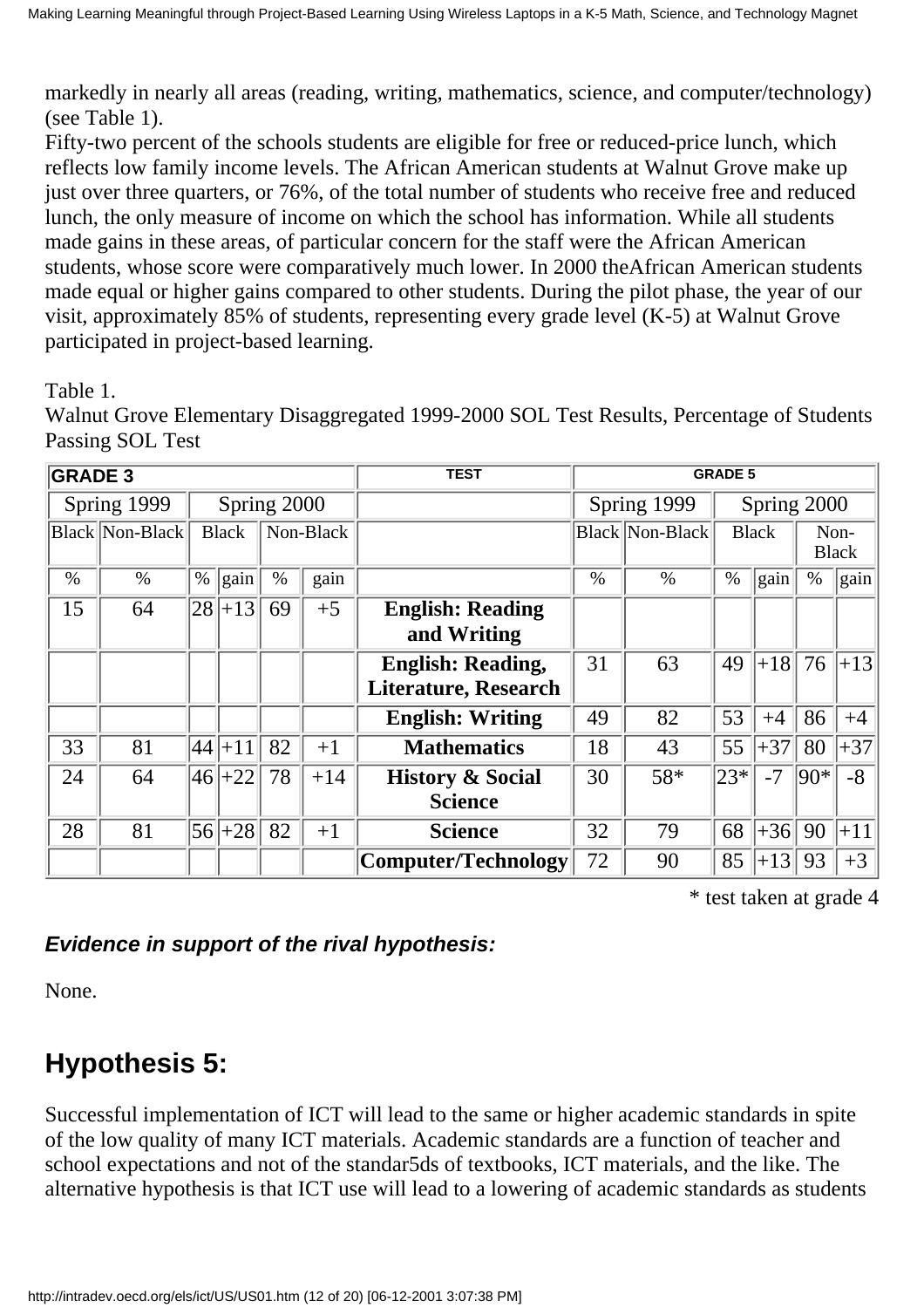spend more time on marginally beneficial searches and in browsing poor quality web and courseware content.

### **Evidence in support of hypothesis 5:**

In addition to these test score improvements, the Walnut Grove Elementary School teachers and administrators identify additional outcomes that both high and low income students gain as a result of project-based learning. This includes their learning to use a wide variety of ICT. They use integrated software packages (e.g. ClarisWorks for Kids, AppleWorks) to store information, to generate graphs and charts, and to create written documents. Students use the ThinkingMaps software package to map out their ideas and to organize their projects. They use Internet browser software to navigate the World Wide Web and conduct Internet research. They also use multimedia software applications to design products and present slide shows of what they have learned in projects. Students are actively involved in designing and creating products that are used directly in the projects. This might include project/story boards on which to display information relevant to their project or the use of hands-on manipulatives, primary sources, or raw data.

Project based learning has created new opportunities for students to interact with teachers and other students in different ways. Students are not only responding to instructions from their teacher, but are generating ideas that help to define the projects they create as a class. With project-based learning, there is an expectation that students will play an active role in learning and contribute to this process. Student questions and suggestions help the teacher to identify an appropriate topic on which to focus their project. Students work collaboratively with one another in order to complete their project. In some cases, students provide solicited or unsolicited assistance to their assigned partners or small groups, depending on the need. In each group, students are assigned different functions that they perform under the monitoring of the teacher. Throughout the course of a project, students either specialize in the work of their project committees or the members rotate, performing different functions on different committees. Confirming teacher reports, we observed to a wide range of project presentations that demonstrated the communication skills of the students.

In addition, project-based learning appears to have a connection to improved student attitudes toward learning, as reported by both teachers and students. Teachers also report that student motivation has also increased with the use of project-based learning. Teachers in the teacher focus group reported that students have exhibited increased engagement and participation in their class projects and a deeper understanding of the content and process of learning. Students also reported that project-based learning made learning fun and more consequential. One female student described this saying, Last year all we really did was write down in our notebooks and that is how we kept up with the information we learned. But now we get to experience [it] and we get to touch more than hear; we can keep it in our brains and it is, like, stuck... (Student #2, Student Focus Group, T105).

In summary, project-based learning at Walnut Grove is contributing to improvement in a range of student competencies that were consistent with the high standards or expectations of the teachers.

### **Evidence in support of the rival hypothesis:**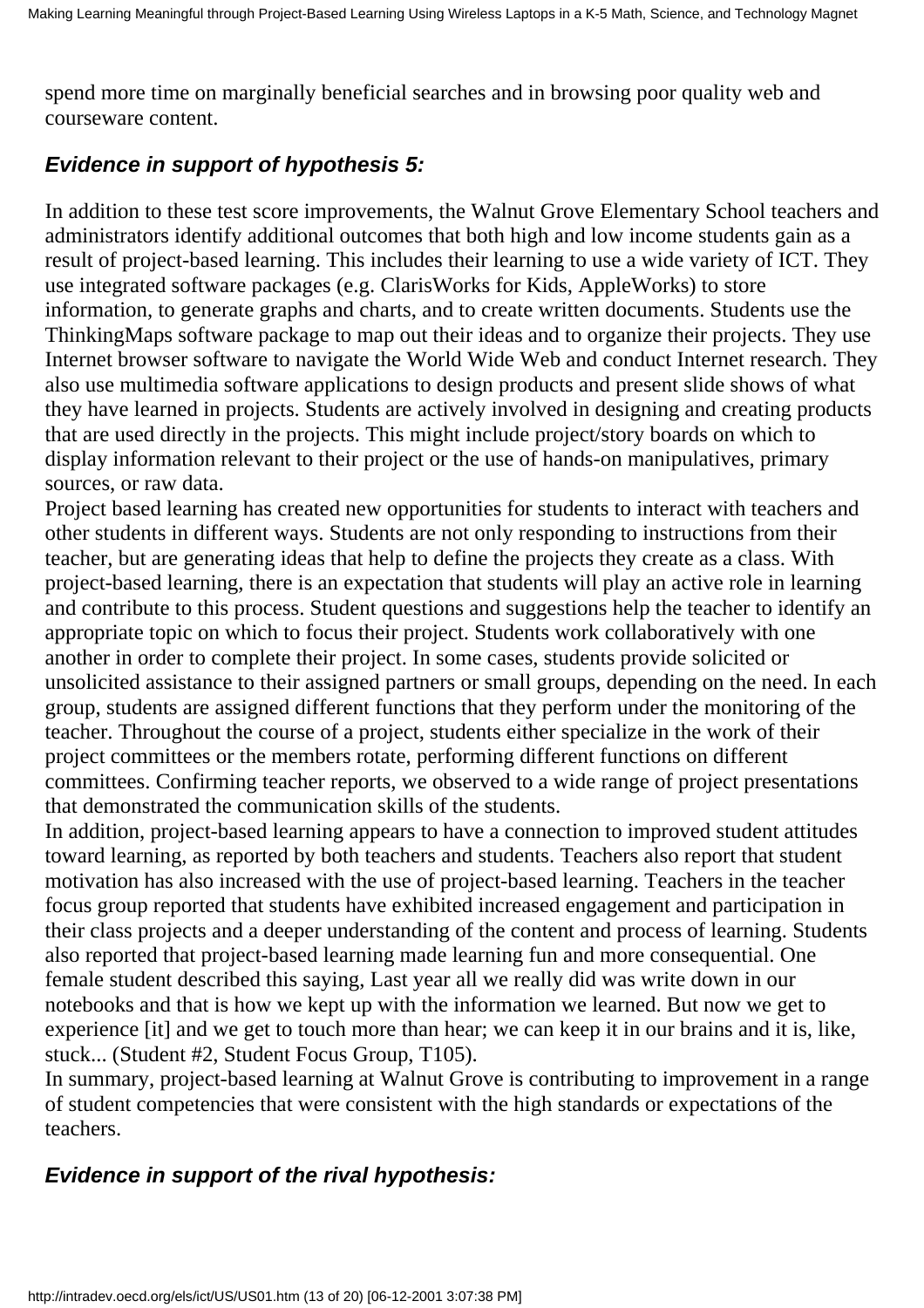#### None.

## *Projection To The Future*

The reform at this school appears sustainable because of the teaching philosophy shared by the school s teachers. These teachers were specifically screened for their philosophy on and knowledge about a constructivist view of learning and teaching. This results in a shared feeling about the need for and relevance and merit of project-based learning. The principal as well as other teacher-leaders are committed to supporting and spreading the use of project-based learning. It appears that one of the chief reasons project-based learning is being sustained and embedded within the broader teaching culture at Walnut Grove is that teachers share leadership in the reform and drive its implementation. By the second year the instructional reform transferred to all teachers within the school.

The sustainability of project-based learning at Walnut Grove is also tied to the mixture of funding mechanisms that support its implementation. The district's negotiation of the teacher contract providing each teacher with a laptop so long as they participated in ICT professional development is important. The school district has established a private/public sector partnership that resulted in city funding of the school division's technology plan for \$45 million over a six-year period. The school district's technology planning has also taken advantage of some outside funding resources, including a range of federal funding mechanisms (i.e. E-rate, Community Technology Centers grants). This diversified revenue stream for ICT supports the sustainability of its use in project-based learning in this setting.

Federal funding for ICT played an important role in supporting the innovation at Walnut Grove. The \$150,000 Comprehensive School Reform Demonstration (CSRD) grant from the U.S. Department of Education administered by the CTAC school committee funds a range of activities that support the school's adoption of project-based learning. Having a flexible source of funding like this has allowed Walnut Grove to provide a rich environment to support the adopted innovation.

A policy at the state level that has influenced the developments at Walnut Grove is the Virginia Standards of Learning (SOLs). These standards are minimum learning objectives for students in all content areas from grades K-12. By 2007, all students must meet these standards in order to graduate. And school accreditation is dependent upon a school-wide 70% pass rate. The high-stakes nature of these standards (i.e., they determine student graduation and school accreditation) poses a threat to the project-based learning. However, at this point it seemed an expression of Walnut Grove's dedication to project-based learning that the teachers planned the project and then identified where SOLs fit rather than fearing they couldn't fit in the project because they needed time to cover the SOLs. This strategy appears to have yielded some success given the improved SOL scores Walnut Grove received this year. Time will be the ultimate test of how project-based learning is affected by the SOLs, but we conjecture that should the pressure to raise students' SOL test scores increase, it could threaten the sustainability of this instructional reform.

Additional school-level policies and practices contributed to the institutionalization of the innovation. Implementing project-based learning is a time-intensive operation in which teachers are stretched in order to plan, structure, and monitor student learning. Teachers at Walnut Grove initially expressed concern about the amount of time a project takes to implement. They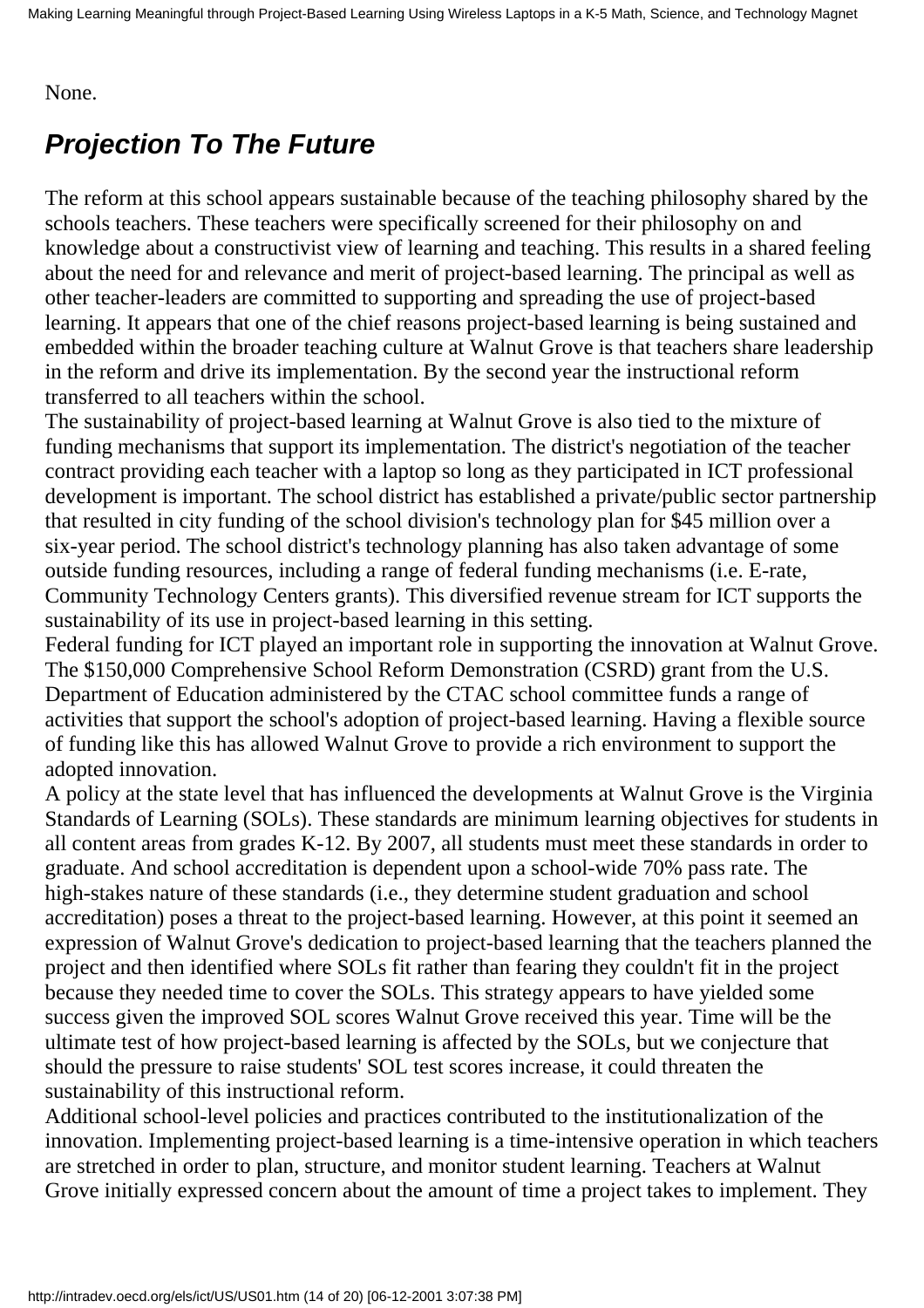were very enthusiastic about attempting to implement projects during the implementation year because it was presented as a free choice. Once their students became engaged in the project, the teachers were motivated enough to continue with it even if it was demanding. Although teachers view projects as a major time investment, they are coping with the increased demands and recognize the added benefits.Looping allows teachers to get to know their students better and build a collaborative community, essential elements that support project-based learning. The professional culture is also strengthened and enhanced by the professional development offerings available to teachers.

As for scalability elsewhere, having students active during the learning process and constructing understanding is part of the national dialogue about how best to teach in the U.S. But, clearly the philosophy of teachers either makes them more or less well suited to implementing this instructional reform. Even if inclined to teach in this fashion, teachers need some special training. This threatens the transferability of the instructional reform on a widespread scale.

There is general agreement among teachers at Walnut Grove about project-based learning and its benefits. When asked, teachers at Walnut Grove said that their common philosophy was an important driving force behind their willingness to put in the extra time required to make project-based learning work. Many of them explained that they were so pleased to be doing something that they had previously not been able to implement in such a complete and successful manner. This suggests that project-based learning supported by ICT was something that they had always been working toward, not a practice that they had recently adopted. It is likely that teachers in another school setting without a history of implementing new practices would not be willing to deliver the efforts necessary for carrying out project-based learning. There would be, therefore, a greater likelihood of adopting project-based learning in a setting where the teaching staff holds similar beliefs about learning and teaching as do the principal and staff at Walnut Grove.

An important factor influencing the transferability of the project-based learning to another setting is the existence of funding that can support project implementation, especially professional development. The principal acknowledged the boost this grant provided but explained how he would have paid for the same offerings through other district resources had the grant not been awarded to them. His assessment was that a school can always reallocate or find funds to support its priorities. In this case, the grant funds served as a direct, and generous, set of resources for the school. Whether through external grant funds or local operating funds, the funding of staff training in the use of ICT for instruction is of paramount importance in transferring project-based learning with ICT. As the superintendent stated, ...you've got to have a steady funding stream to take care of the continuous technology education that you have to provide... (Superintendent Interview, A111).

The demands of project-based learning require a flexible ICT infrastructure and a robust operating platform in order to see it transferred to different settings. At Walnut Grove, the selection of the wireless network, the portable laptop computers, and the integrated software applications provided the needed flexibility and the power that could support the adopted innovation. A district technology administrator commented on how Walnut Grove had evolved in the ICT they wanted as the school vision and teaching philosophy became more coherent and focused on a constructivist model of learning:

...they [Walnut Grove] had intellectually outgrown that stuff that we put in [the original stationary, Windows-based platform with courseware]. So then we had to have a school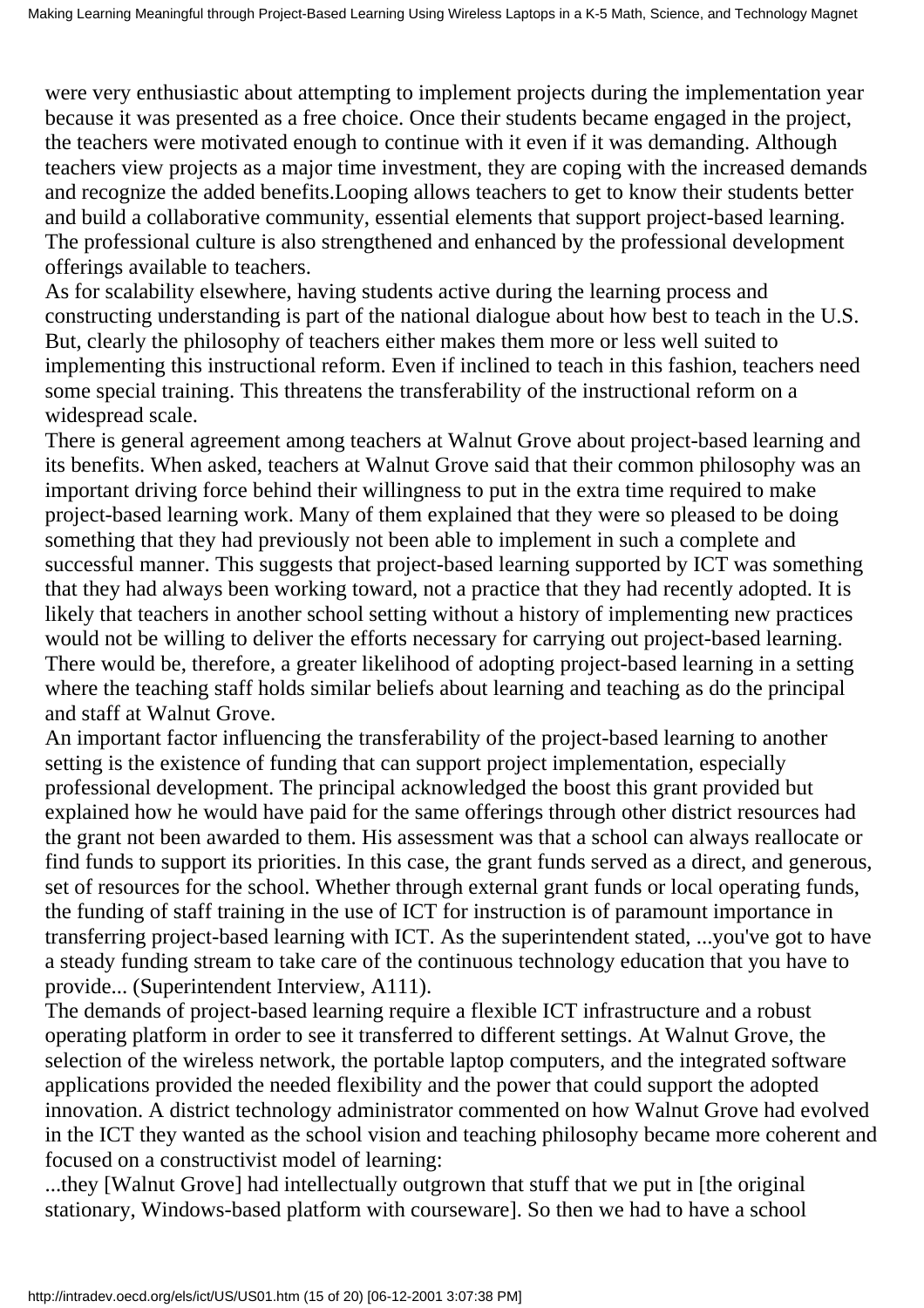discussion of where do we want to go from here in terms of hardware and software that youre looking for to meet your needs. And we ended up with what we have down there now. I think it was kind of a startling statement for me to hear from a principal that, We ve outgrown it not because there isn t enough disk space but [that they] have outgrown it instructionally. That s kind of a very different statement... (District Technology Administrator Interview, A110)

This school's experience suggests that any attempt to implement project-based learning at another site will require coordination and a clear vision for how the ICT will be used to ensure that it is appropriate for project-based learning.

> **Closing 30 minutes Reflection** Class Meeting Sharing Agenda Books Planning

# *Appendix A: Methods*

### **Description of the amounts and types of data collected**

*Interviews Conducted* with teachers (approximately 45-60 minutes each)

- One kindergarten-first grade teacher,
- one second-third grade teacher,
- one fourth grade,
- teacher focus group (comprised of two k-1 teachers, one 2<sup>nd</sup> -3<sup>rd</sup> grade teacher, and one 4th 5th grade teacher)

#### with parents (approximately 15 minutes each)

two total, both of fourth grade students. In addition, two of the teachers we interviewed ● had students in the school.

with students (approximately 30 minutes each)

• student focus group (comprised of five fourth graders)

with building administrators (approximately 45-60 minutes each)

- Principal
- Technology Integration Specialist
- Technology Assistant

with district office administrators (approximately 45-60 minutes each)

- Superintendent of schools
- Executive director for Technology Information Services
- Operations Manager (for ICT)

*Observations Conducted*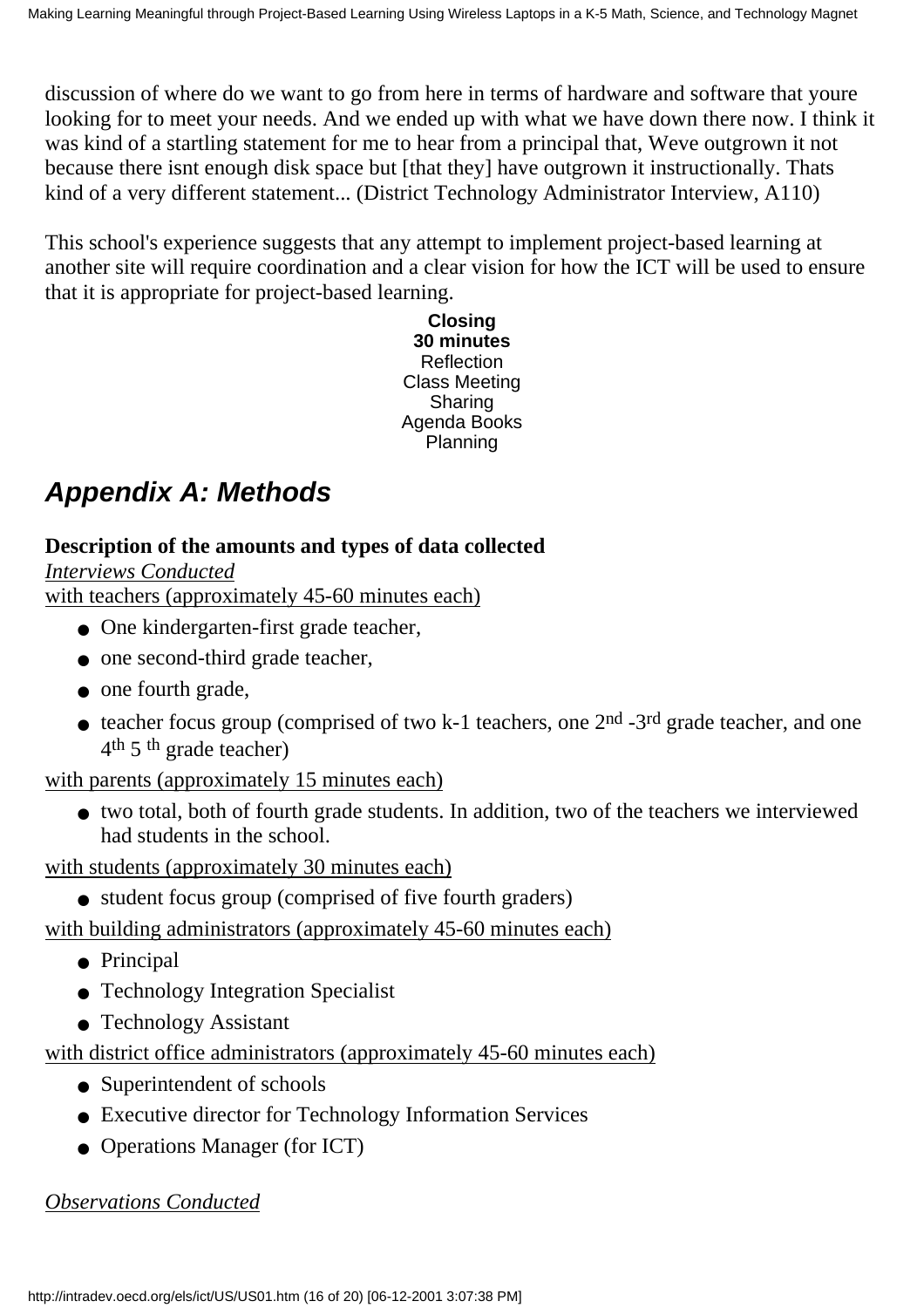#### of classrooms (approximately 45-60 minutes each)

- Kindergarten (also videotaped)
- Second grade (also videotaped)
- Fourth grade (also videotaped)

#### of student presentations (approximately 10 minutes each)

● Approximately 13 different student group presentations (also videotaped)

#### *Site Documents Collected*

- Class Project Boards & Presentation Schedule, May 18, 2000
- CTAC Meeting Notes for AY99-00
- Daily Schedules of Interviewed Teachers
- FutureKids, Inc., School Technology Solutions Professional Development brochure
- Math, Science & Technology Magnet Program at Walnut Grove, Tri-fold brochure
- School Newsletter, Oct. 99 May 00
- Seaside K-5 Magnet School Project Summary: Hardware, Courseware, Training & Support, Budget Estimates
- Seaside Public Schools Instructional Computer Network Hardware and Software Specifications
- Seaside Public Schools Network Cable Specifications
- Seaside Public Schools Strategic Plan, A six year vision for the future 1999-2005
- Seaside Public Schools Technology Implementation Plan, October 9, 1996
- Seaside Public Schools Technology Plan, December 1999
- Seaside Public Schools Technology Training Summer 2000 Information Packet
- Walnut Grove Elementary, Full color brochure
- Walnut Grove Elementary, One page info sheet
- Parent, Student, Teacher Contract
- Percentage free & reduced lunch
- Printing Materials for Walnut Grove 1995
- Report cards
- Resource Schedules, Cafeteria Schedules, Testing Calendar, Committee Responsibilities Calendar 1999-2000
- Software List
- Staff  $&$  School Map 1999-2000
- Standards of Learning for Virginia Public Schools
- Technology Program Activity, Memo from Executive Director for Technology Information Services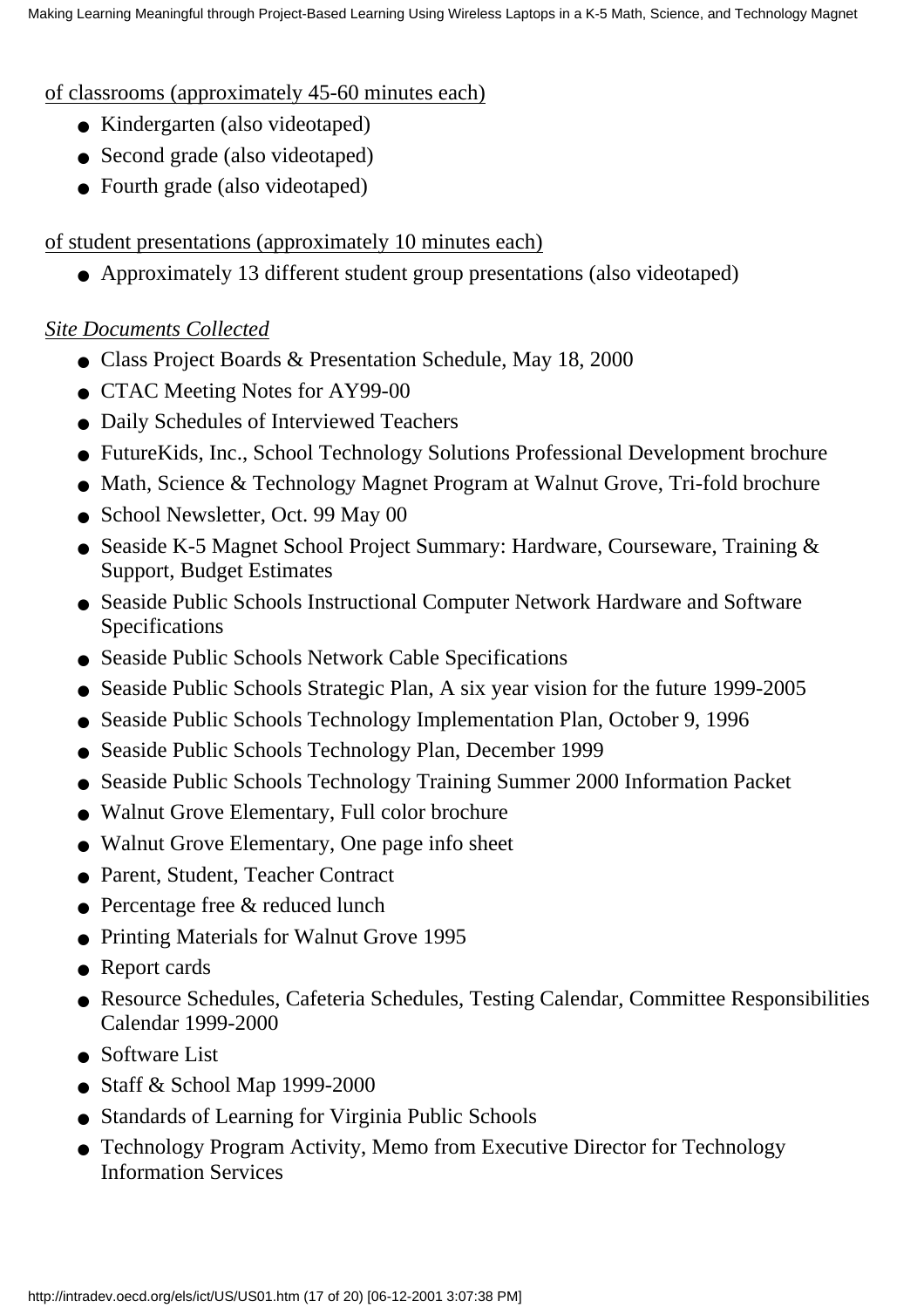# *Appendix B: Teacher ICT Practices Survey Results*

Case 100, N=18 (of 40 teachers)

|                               | very<br>comfort-<br>able<br>% | 2<br>comfort-<br>able<br>% | з<br>somewha<br>t comfort-<br>able<br>% | 4<br>not<br>comfort-<br>able<br>% |
|-------------------------------|-------------------------------|----------------------------|-----------------------------------------|-----------------------------------|
| Write a paper                 | 94%                           | 6%                         | 0%                                      | 0%                                |
| Search for info on WWW        | 89%                           | 6%                         | 6%                                      | 0%                                |
| Create, maintain web<br>pages | 11%                           | 22%                        | 39%                                     | 28%                               |
| Use a data base               | 44%                           | 33%                        | 17%                                     | 6%                                |
| Send & receive e-mail         | 100%                          | 0%                         | 0%                                      | 0%                                |
| Programming                   | 0%                            | 0%                         | 18%                                     | 82%                               |
| Draw picture or diagram       | 53%                           | 29%                        | 18%                                     | 0%                                |
| Present information           | 72%                           | 22%                        | 6%                                      | 0%                                |

#### How comfortable are you with using a computer to:

#### For work you assigned last year, how often did your students:

|                                | $1+$<br>times<br>weekly<br>% | $2 + 1 +$<br>times<br>monthly<br>% | з.<br>a few<br>times<br>% | 4<br>never<br>% |
|--------------------------------|------------------------------|------------------------------------|---------------------------|-----------------|
| Use WWW                        | 22%                          | 39%                                | 33%                       | 6%              |
| Create web pages               | 0%                           | 0%                                 | 11%                       | 89%             |
| Send & receive e-mail          | 11%                          | 6%                                 | 44%                       | 39%             |
| Use word processing            | 56%                          | 39%                                | 0%                        | 6%              |
| Use computer for games         | 17%                          | 17%                                | 33%                       | 33%             |
| Use a graphics program         | 39%                          | 39%                                | 17%                       | 6%              |
| Join on-line forum or chat     | 0%                           | 0%                                 | 11%                       | 89%             |
| Use presentation<br>program    | 0%                           | 0%                                 | 61%                       | 39%             |
| Use instructional<br>  program | 0%                           | 6%                                 | 24%                       | 71%             |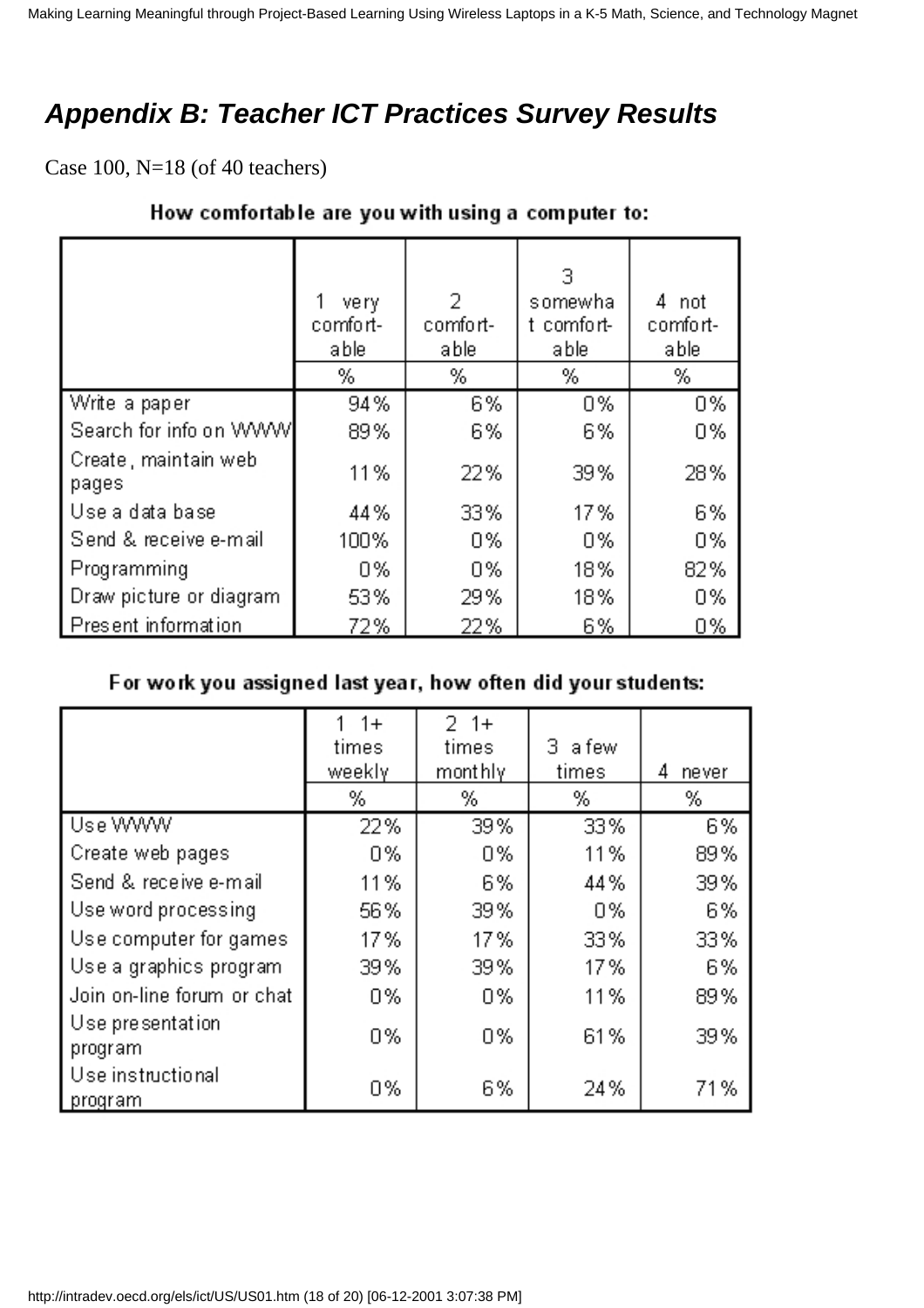#### Rate your ability to use a computer

|                         | go od | fair |
|-------------------------|-------|------|
|                         | %     | %    |
| Ability to use computer | 99%   | 1%   |

#### Experiences last year

|                                        | yes | 2.<br>no. |
|----------------------------------------|-----|-----------|
|                                        | %   | %         |
| Graded student<br>computer use         | 38% | 63%       |
| Made Web site for<br>mγ class(es)      | 6%  | 94%       |
| Involved in virtual,<br>on-line course | 19% | 81%       |
| Students<br>collaborated via Web       | 12% | 88%       |

#### How much freedom did you allow students in locating WWW sit to visit?

|                       |       | no<br>restrictions | some<br>restriction | Only<br>certain sites |
|-----------------------|-------|--------------------|---------------------|-----------------------|
| Students' web         | Count |                    |                     |                       |
| <i>I</i> restrictions | %     | 13%                | 38%                 |                       |

#### Computer use in classes last year

|                                         | ΑIΙ | Most | 3 Some | None |
|-----------------------------------------|-----|------|--------|------|
|                                         | %   | %    | %      | %    |
| % of classes devoted<br>to computer use | 33% | 44%  | 17%    | 6%   |
| % of computer use<br>done individually  | 6%  | 44%  | 44%    | 6%   |